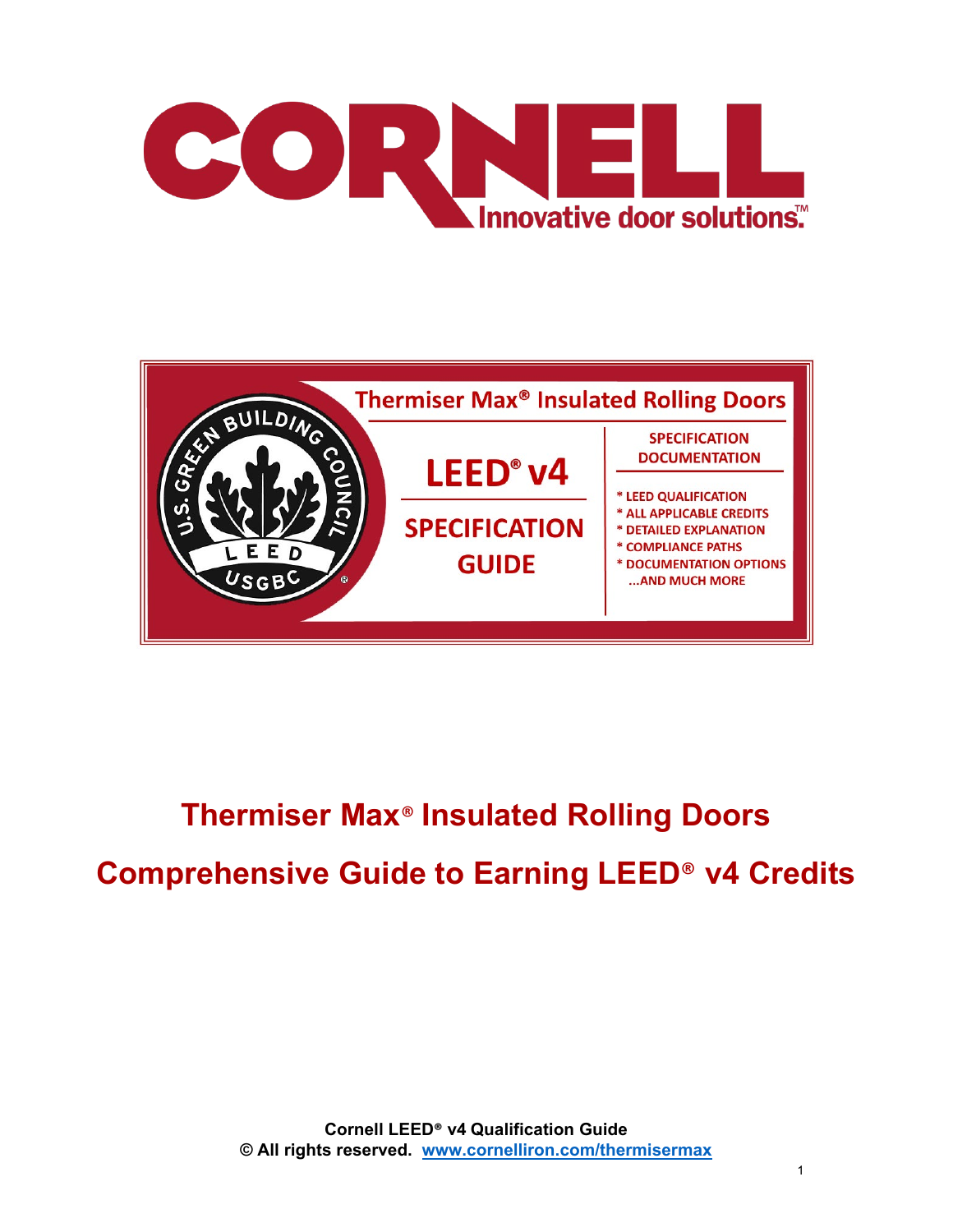

## **Thermiser Max**® **Insulated Rolling Doors**

## **Earning LEED**® **v4 Credits**

Cornell's Thermiser Max Insulated Rolling Doors can provide a significant contribution to earning LEED® (Leadership in Energy and Environmental Design) credit points on any project. As you pursue LEED certification, rely on the products and expertise of Cornell.

LEED credit points contribute to LEED certification and are granted based on the overall building's design and performance. While no one product or material alone can earn LEED credit points, Thermiser Max can help development project teams earn points in five (5) LEED certification credit categories when implemented as part of an integrated design and construction strategy.

## **Applicable Qualifying LEED**® **v4 Credits:**

- Energy & Atmosphere Credit Optimize Energy Performance (up to 20 pts)
- $\checkmark$  Materials & Resources Credit Building Life-Cycle Impact Reduction (up to 6 pts)
- $\checkmark$  Indoor Environmental Quality Credit Low Emitting Materials (up to 3 pts)
- $\checkmark$  Innovation Credit Innovation (up to 5 pts)
- $\checkmark$  Regional Priority—Credits (up to 4 pts)

## **Total achievable points in LEED Credit Categories: Up to 38 points**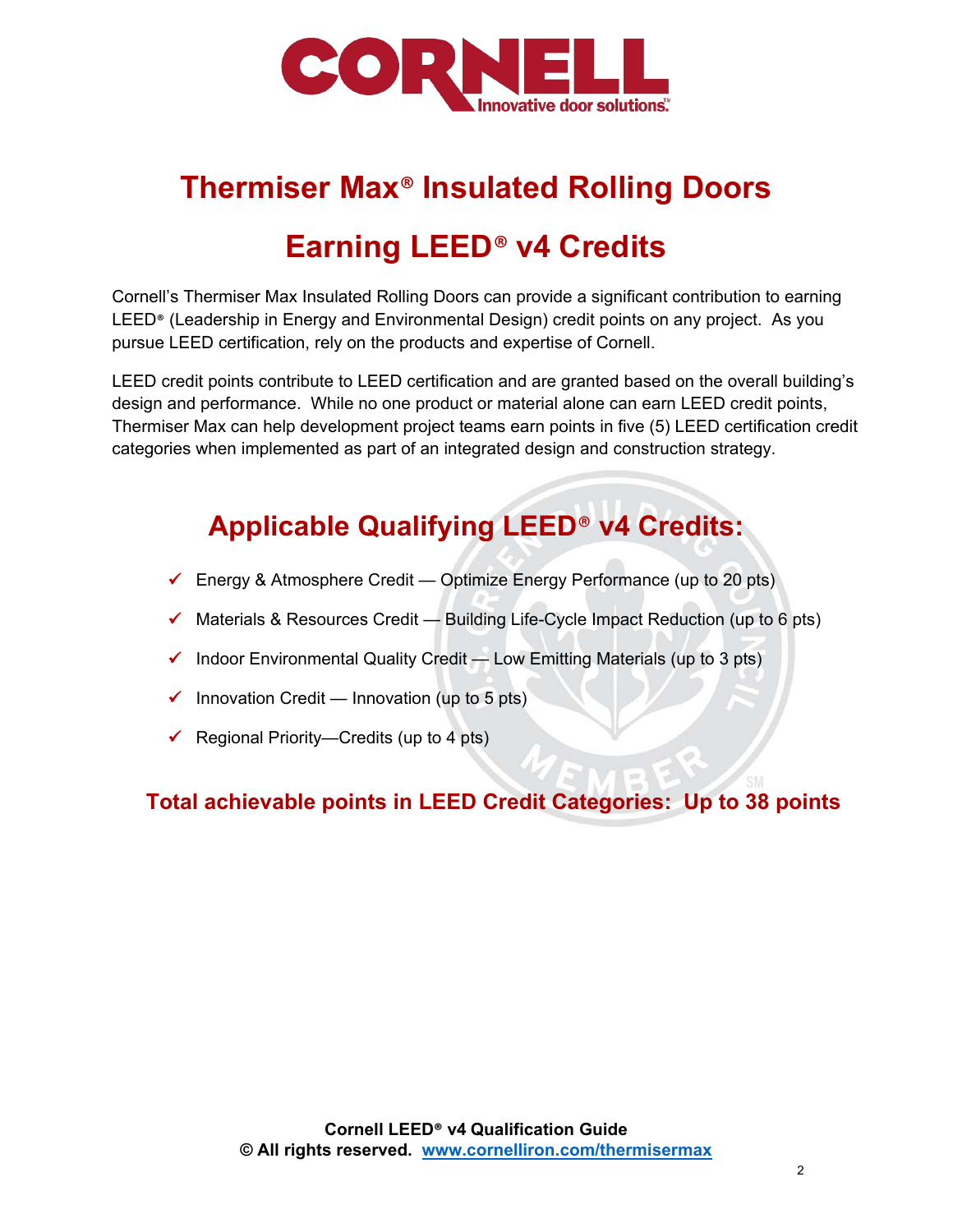

## **Thermiser Max**® **Green Spec**

## **LEED**® **& High Performance Construction Attributes**

Cornell's Thermiser Max Insulated Rolling Doors are the perfect choice for your next green building project. These doors provide many innovative sustainability fundamentals for commercial building closure solutions that contribute to greener, more energy-efficient, high performance construction, as well as greater occupant health and comfort. Some of these attributes and benefits include:

- **Thermal resistance value (R-value) of 8.0 and a u-factor of .82** which provides a significant level of insulation for the building envelope and also assists in providing a marked improvement over baseline energy performance ratings for similar types of doors.
- **Highly reduced energy costs due to its capacity for < 0.3 cfm / sqft air-infiltration value,** providing a 94% decrease in air infiltration as compared to standard products, independently tested and confirmed to meet the requirements of IECC 2012 and ASHRAE 90.1.
- **Insulating process is CFC-free:** Thermiser Max products utilize insulation with an Ozone Depletion Potential rating of 0.00.
- **Recycled content:** Since each Thermiser Max product is custom built to order for the specific requirements (size, materials: steel, aluminum, stainless, etc.) of the application, the formula to determine recycled content is complicated. Please reference the cover page of the Cornell submittal drawings for the project-specific recycled content information. The recycled content information is provided as a Total Recycled Content weight and % of total product weight, and is further broken down into Post Consumer Content and Post Industrial Content. (For more information please see Appendix II: Recycled Content Calculator)

**Proven durability:** Thermiser Max doors are constructed with durable steel slats and guides, providing optimum strength and impact resistance. If run an average of 10 cycles per day, the total lifespan of the door is more than 13 years. Many doors are run fewer cycles per day and are still in use after 20 or 30 years.

- **No volatile organic compounds (VOCs)** are emitted from Thermiser Max products ensuring healthy environmental quality, both for the installers and other trade-workers and end-user indoor occupants.
- **Specified wind load durability:** Thermiser Max Insulated Rolling Doors can be configured to withstand the full range of specific wind load requirements for any given implementation, performance validated through third party testing.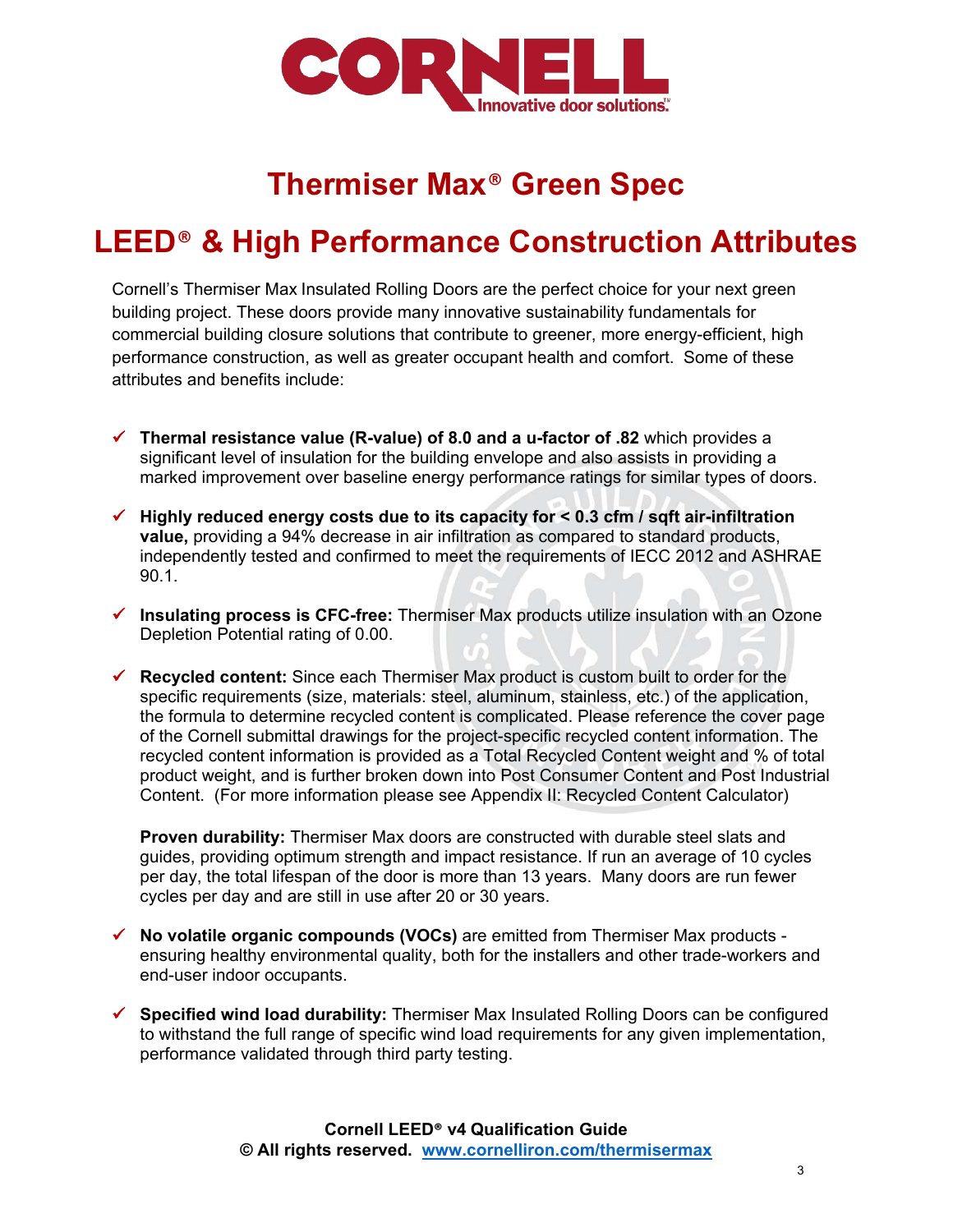

## **Thermiser Max**® **Environmental Statement**

Cornell has been the industry leading manufacturer of rolling doors for more than 180 years, covering North America and beyond. Cornell is the exclusive provider of Thermiser Max Insulated Rolling Doors – an industry standard for superior rolling doors.

Today, Cornell's emphasis is not only on rolling doors and grilles, but also on product support and information services to assist professionals that design, build or manage industrial, institutional and commercial buildings.

Cornell is a registered ISO 9001:2008 Company that specifies internal quality management systems which demonstrate the Company's ability to consistently provide products that meet or exceed customer, as well as applicable statutory and regulatory, requirements.

Thermiser Max Insulated Rolling Doors provide a significant thermal barrier with a thermal resistance value (R-value) of 8.0. The tested door system u-factor is .82 which represents a significant level of added insulation for the building envelope and also assists in providing a marked improvement over baseline energy performance ratings for similar types of doors (as calculated using the ASHRAE Handbook of Fundamentals).

Thermiser Max Insulated Rolling Doors are manufactured to meet the requirements in accordance with the IECC 2012 (International Energy Conservation Code) and ASHRAE 90.1 regarding the building thermal envelope, providing superior thermal performance. Additionally, Thermiser Max Insulated Rolling Doors are constructed with insulation material that is CFC-free with an Ozone Depletion Potential rating of 0.00.

Made from steel, stainless steel and/or aluminum, Thermiser Max Insulated Rolling Doors are easily recycled, reused or repurposed. Steel and aluminum are among the greenest, most sustainable materials used in construction projects today due to their inherent environmental benefits.

The Thermiser Max product line also considers another important component of the US Green Building Council's LEED integrated green building rating system, which is occupant/user comfort. Thermiser Max Insulated Rolling Doors are effective at significantly reducing sound transmission compared to standard non-insulated rolling doors with Sound Transmission Class (STC) rating of up to 30 for the curtain and up to 22 for the entire assembly, as tested per ASTM E90, based on testing a complete, operable assembly. STC 32 superimposed/double-insulated curtain assemblies, also available as tested per ASTM E90, based on testing a complete, operable assembly.

Cornell Inc. is proud to offer Thermiser Max Insulated Rolling Doors to the full spectrum of green building design, specification and construction professionals seeking opportunities to earn LEED certification through improved energy efficiency, air infiltration and thermal performance.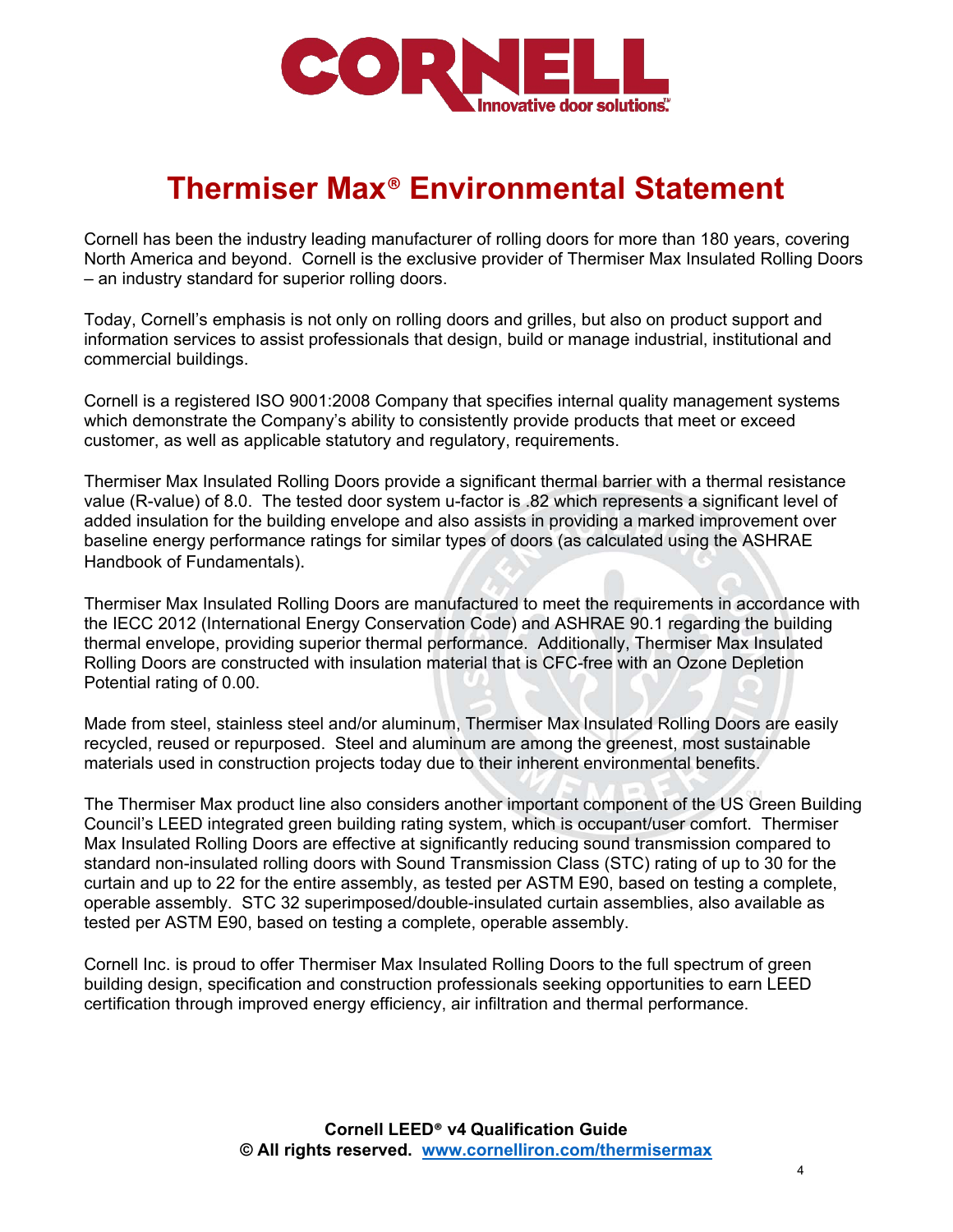

## **Thermiser Max® LEED v4 Credit Qualification Guide**

The following document outlines in detail how Thermiser Max Insulated Rolling Doors are an excellent choice for green building designers, architects, specifiers and other industry professionals as part of a comprehensive green building design and construction strategy. They contribute toward earning points under the U.S. Green Building Council's current 2014 LEED v4 Green Building Rating System.

The most up-to-date LEED Building Rating System, LEED v4, represents the U.S. Green Building Council's continued determination to provide a national gold standard for what constitutes a "green building." Through its use as a design guideline and third-party certification tool, it aims to improve occupant well-being, environmental performance and economic returns of buildings using established and innovative practices, standards and technologies.

*While no one product or material alone can earn LEED credit points, choosing Thermiser Max Insulated Rolling Doors as part of a comprehensive design and construction strategy can contribute toward earning points in several credit categories. This contribution advances the likelihood of attaining LEED certification or achieving the next level of prestigious USGBC LEED certification - the world's premier benchmark for high-performance green buildings***.**

The following document refers to the LEED v4 Rating System Credits, as they relate to Thermiser Max Insulated Rolling Doors, and as stated in the **LEED Reference Guide for Building Design and Construction v4, 2014 Edition.**

For all LEED Credits outlined in this Qualification Guide, please reference the detailed Credit Descriptions, Requirements and Calculations in the most current, USGBC-authored, *2014 LEED v4 Reference Guide for Green Building Design and Construction*.

This Qualification Guide is not intended to provide ALL of the necessary specification information or documentation in order to contribute toward achieving any given LEED Credit. It is recommended that this Guide be used as a tool in conjunction with a LEED Accredited Professional as part of an integrated design and construction team.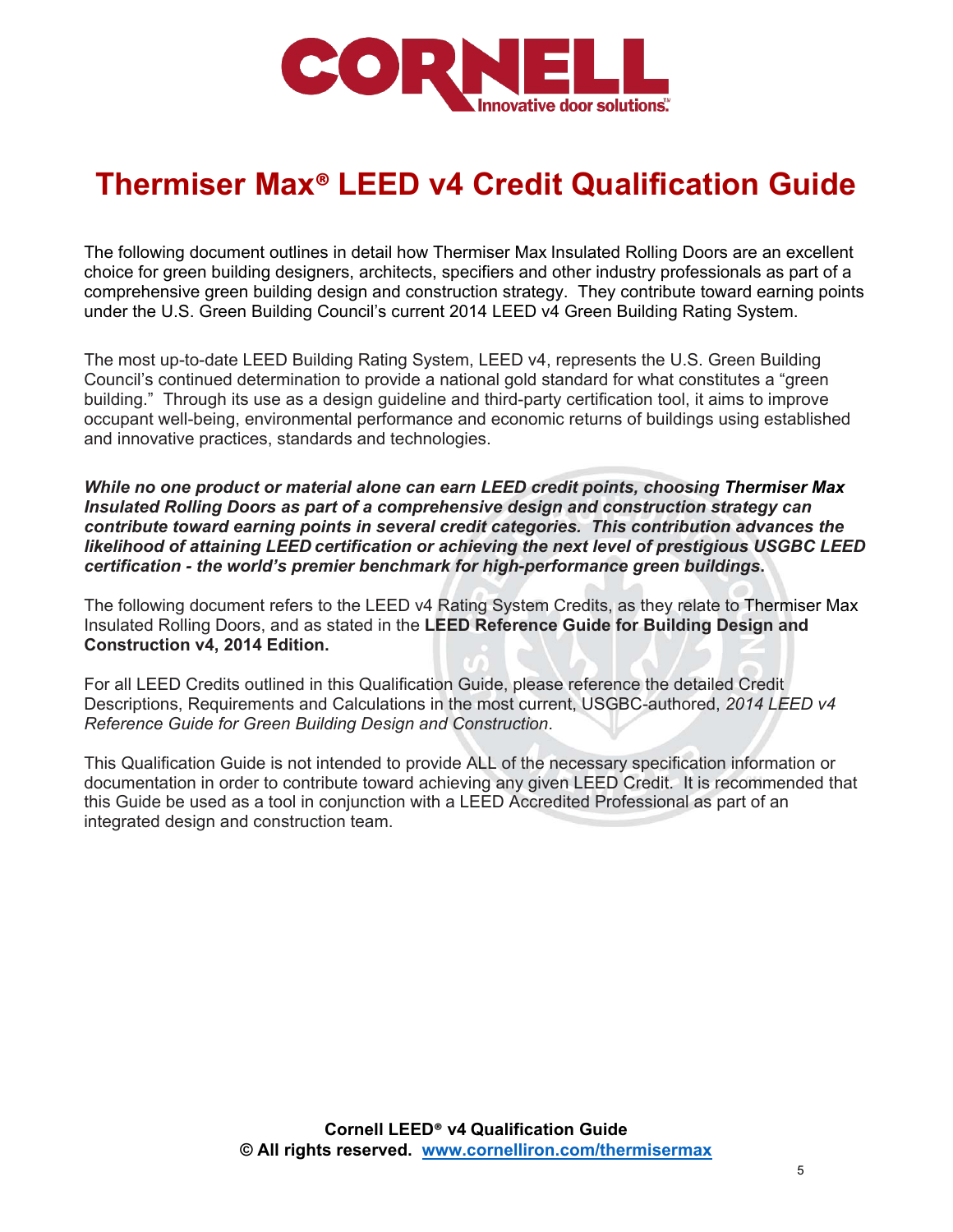## Qualifications for LEED Credit: **Energy & Atmosphere: Optimize Energy Performance**

#### **Intent**

To achieve increasing levels of energy performance beyond the prerequisite standard to reduce environmental and economic harms associated with excessive energy use.

#### **Application**

- New Construction (1–18 points)
- Core and Shell (1–18 points)
- Schools (1–16 points)
- Retail (1–18 points)
- Data Centers (1–18 points)
- Warehouses and Distribution Centers (1–18 points)
- Hospitality (1–18 points)
- Healthcare (1-20 points)

#### **Requirements**

Credit requirements for the following project types: New Construction, Core and Shell, Schools, Retail, Warehouses and Distribution Centers, Hospitality, Healthcare.

Establish an energy performance target no later than the schematic design phase. The target must be established as kBtu per square foot-year (kW per square meter-year) of source energy use. Thermiser Max® contributes to points under the Compliance Path option described below.

*Project teams documenting achievement in either of the 2 options are assumed to be in compliance with EA Prerequisite 2: Minimum Energy Performance.*

#### **Option 2. Prescriptive Compliance: ASHRAE Advanced Energy Design Guide (1–6 points)**

*To be eligible for Option 2, projects must use Option 2 in EA Prerequisite Minimum Energy Performance.*

Implement and document compliance with the applicable recommendations and standards in Chapter 4, Design Strategies and Recommendations by Climate Zone, for the appropriate ASHRAE 50% Advanced Energy Design Guide and climate zone. For projects outside the U.S., consult ASHRAE/ASHRAE/IESNA Standard 90.1–2010, Appendixes B and D, to determine the appropriate climate zone.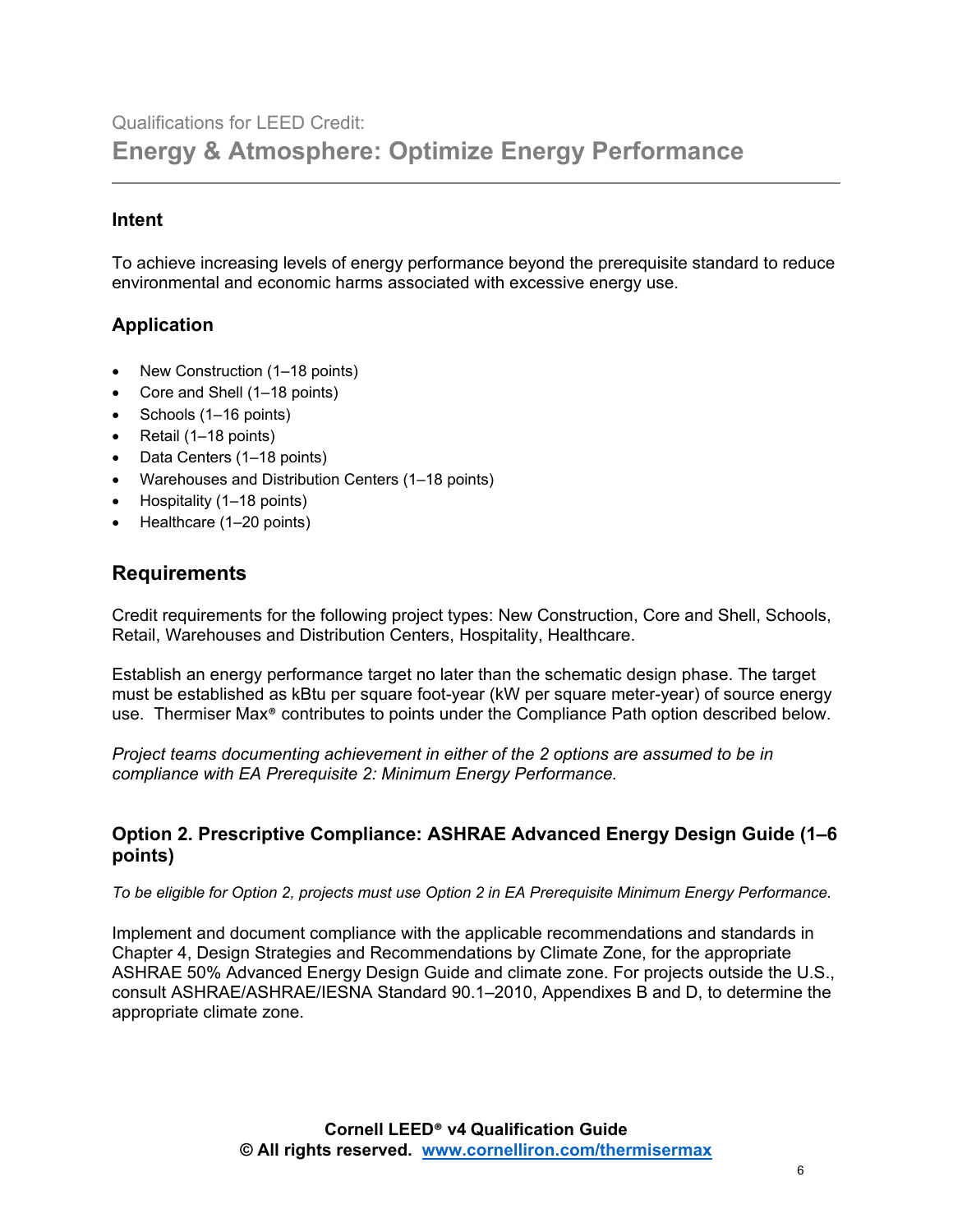**Energy & Atmosphere: Optimize Energy Performance (cont'd)**

#### **Option 2. Prescriptive Compliance Paths**

#### **ASHRAE 50% Advanced Energy Design Guide for Small to Medium Office Buildings**

- *Building envelope, opaque:* roofs, walls, floors, slabs, doors, and continuous air barriers (1 point)
- *Building envelope, glazing:* vertical fenestration (1 point)
- *Interior lighting,* including daylighting and interior finishes (1 point)
- *Exterior lighting* (1 point)
- Plug loads, including equipment and controls (1 point)

#### **ASHRAE 50% Advanced Energy Design Guide for Medium to Large Box Retail Buildings**

- *Building envelope, opaque:* roofs, walls, floors, slabs, doors, and vestibules (1 point)
- *Building envelope, glazing:* fenestration all orientations (1 point)
- *Interior lighting,* excluding lighting power density for sales floor (1 point)
- *Additional interior lighting* for sales floor (1 point)
- *Exterior lighting* (1 point)
- Plug loads**,** including equipment choices and controls (1 point)

#### **ASHRAE 50% Advanced Energy Design Guide for K–12 School Buildings**

- *Building envelope, opaque:* roofs, walls, floors, slabs, and doors (1 point)
- *Building envelope, glazing:* vertical fenestration (1 point)
- *Interior lighting,* including daylighting and interior finishes (1 point)
- *Exterior lighting* (1 point)
- Plug loads, including equipment choices, controls, and kitchen equipment (1 point)

#### **ASHRAE 50% Advanced Energy Design Guide for Large Hospitals**

- *Building envelope, opaque:* roofs, walls, floors, slabs, doors, vestibules, and continuous air barriers (1 point)
- *Building envelope, glazing:* vertical fenestration (1 point)
- *Interior lighting,* including daylighting (form or nonform driven) and interior finishes (1 point)
- *Exterior lighting* (1 point)
- Plug loads, including equipment choices, controls, and kitchen equipment (1 point)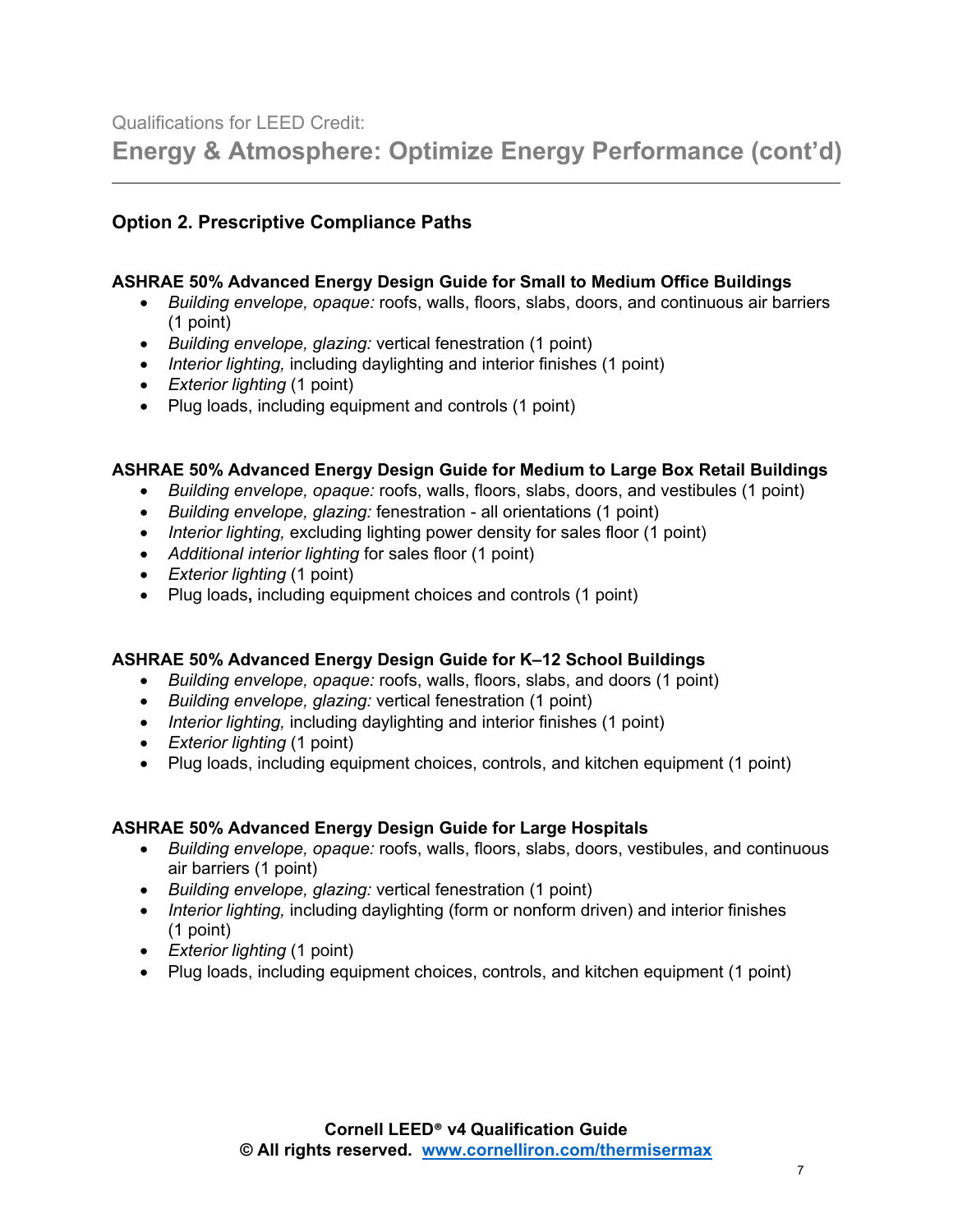#### **ASHRAE 50% Advanced Energy Design Guide for RETAIL Option 2: Prescriptive Compliance**

#### **Option 2. ASHRAE 50% Advanced Energy Design Guides (AEDGs)**

**Step 1.** Confirm prerequisite requirements**.** Ensure that all HVAC and service waterheating equipment meets the requirements of the appropriate AEDG, determined in EA Prerequisite Minimum Energy Performance.

**Step 2.** Determine which points to pursue under AEDGs Consider the AEDG requirements for additional points.

Points can be achieved for building glazing and envelope, including opaque elements such as roofs and walls, interior and exterior lighting, and plug loads. Retail projects are subject to the prescriptive retail criteria listed in Appendix 3, Tables 1–4, but have an additional point opportunity addressing sales floor lighting.

#### **Thermiser Max***®*

*Choosing Thermiser Max products can help facilitate significant energy optimization benefits leading to higher building performance and greater energy cost-savings, enabling project teams to earn additional Credit points toward LEED Certification.*

*Thermiser Max Insulated Rolling Doors help insulate buildings, reducing a building's cooling or heating load while improving energy performance. Thermiser Max has a tested and confirmed Air Infiltration Value* **of** *less than 0.3 cfm/ft². These Air Infiltration / Air Barrier Performance values indicate a major improvement over standard Insulated Rolling Doors and Meet IECC 2012 and ASHRAE 90.1 standards.* **[1](#page-7-0)**

<span id="page-7-0"></span> <sup>1</sup> *Tested air leakage rates for doors that are mounted to face-of-wall: 0.27 cfm/sq ft, and for doors that are jamb-mounted: 0.5 CFM/sq ft.***<sup>1</sup>**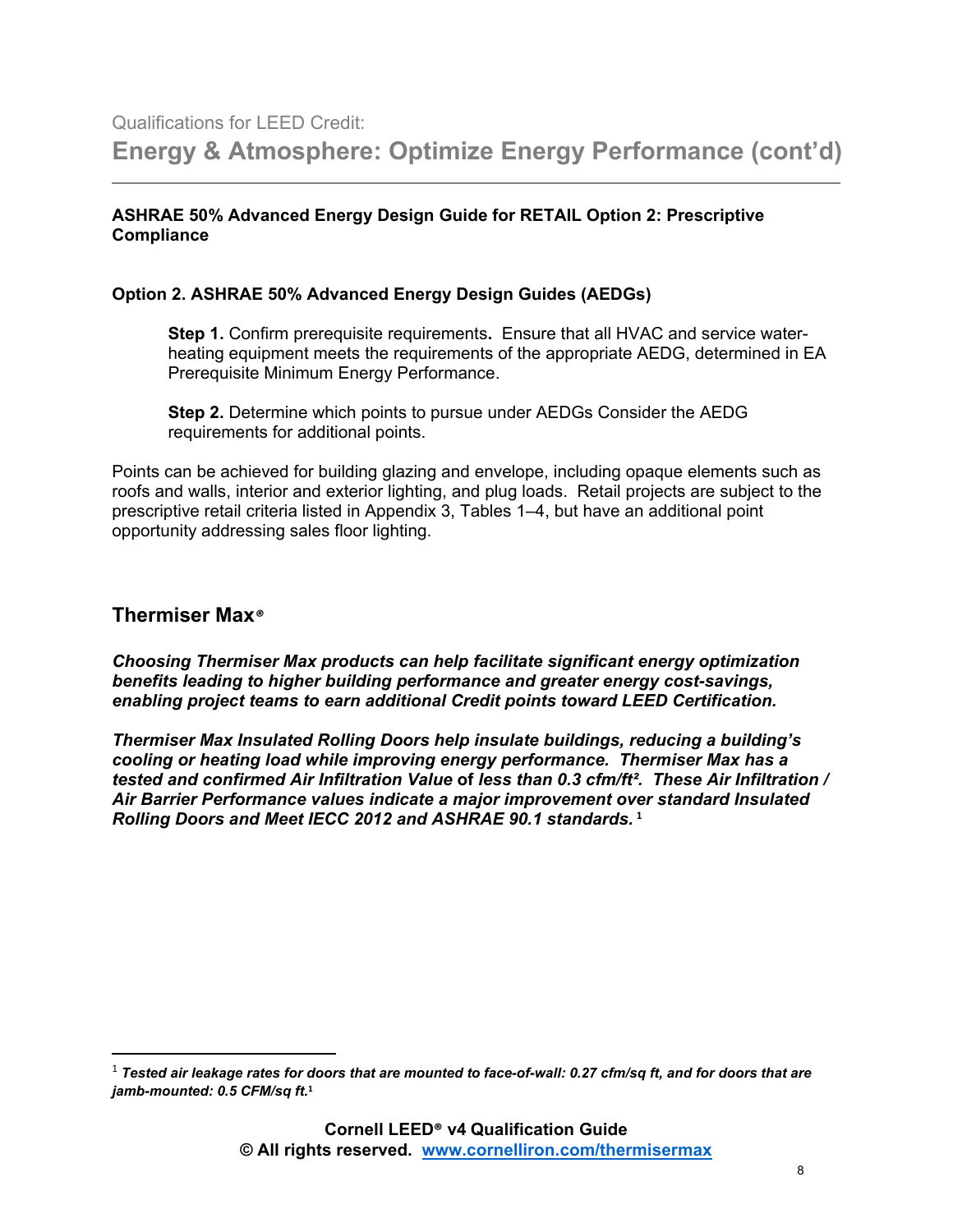Qualifications for LEED Credit: **Materials & Resources: Building Life-Cycle Impact Reduction** 

## **Intent**

To encourage adaptive reuse and optimize the environmental performance of products and materials.

## **Application**

- Data Centers (2–5 points)
- Warehouses and Distribution Centers (2–5 points)
- Hospitality (2–5 points)
- Healthcare (2–5 points)
- New Construction (2–5 points)
- Core and Shell (2–6 points)
- Schools (2–5 points)
- Retail (2–5 points)

## **Requirements**

Demonstrate reduced environmental effects during initial project decision-making by reusing existing building resources or demonstrating a reduction in materials use through life-cycle assessment. Achieve one of the following options.

#### **Option 1. Historic Building Reuse (5 points BD+C, 6 points Core and Shell)**

Maintain the existing building structure, envelope, and interior nonstructural elements of a historic building or contributing building in a historic district. To qualify, the building or historic district must be listed or eligible for listing in the local, state, or national register of historic places. Do not demolish any part of a historic building or contributing building in a historic district unless it is deemed structurally unsound or hazardous. For buildings listed locally, approval of any demolition must be granted by the local historic preservation review board. For buildings listed in a state register or the U.S. National Register of Historic Places (or local equivalent for projects outside the U.S.), approval must appear in a programmatic agreement with the state historic preservation office or National Park Service (or local equivalent for projects outside the U.S.).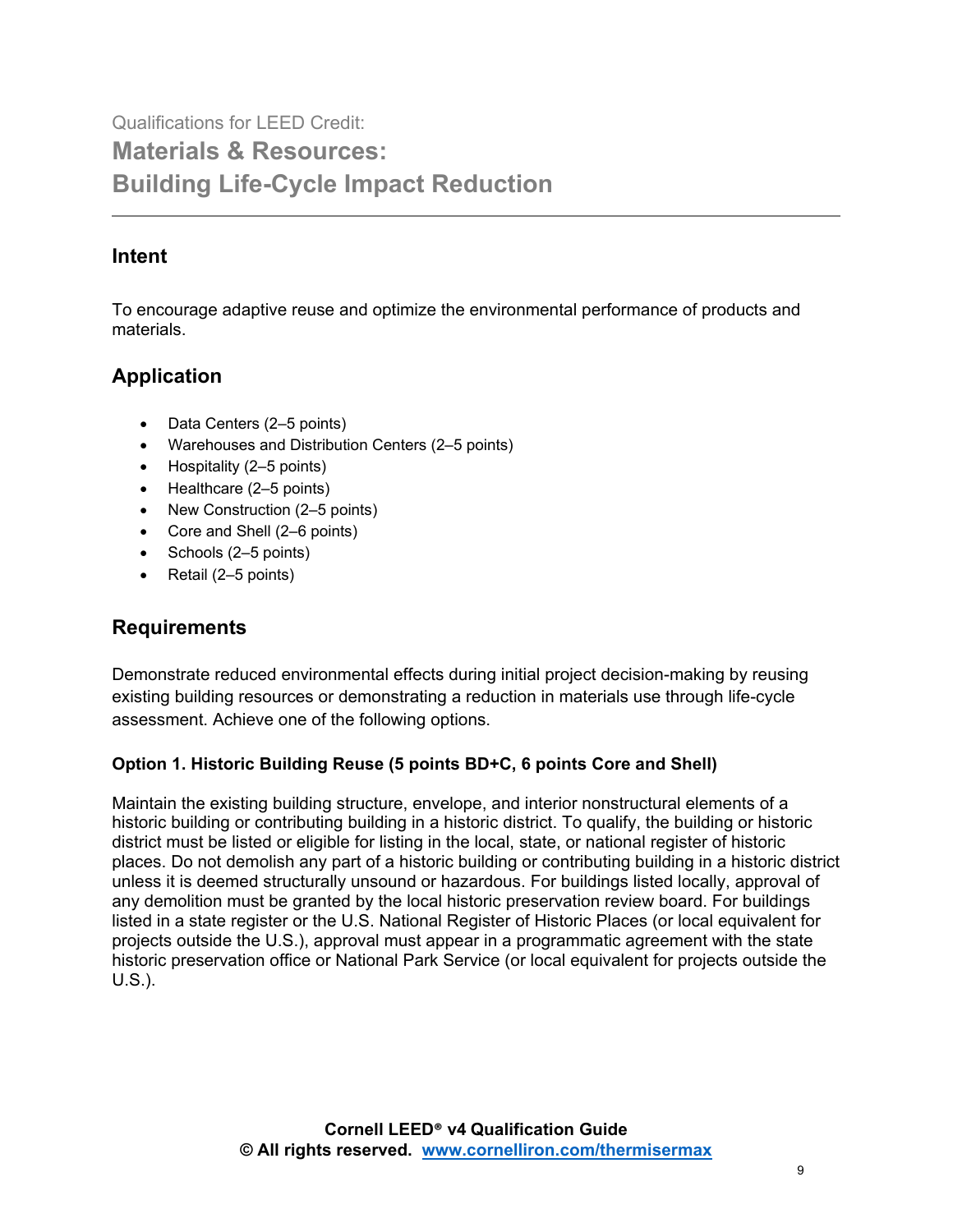## Qualifications for LEED Credit: **Materials & Resources: Building Life-Cycle Impact Reduction (continued)**

Any alteration (preservation, restoration, or rehabilitation) of a historic building or a contributing building in a historic district on the project site must be done in accordance with local or national standards for rehabilitation, whichever are applicable. If building is not subject to historic review, include on the project team a preservation professional who meets U.S. federal qualifications for historic architects (or local equivalent for projects outside the U.S.); the preservation professional must confirm conformance to the Secretary of Interior's Standards for the Treatment of Historic Properties (or local equivalent for projects outside the U.S.).

### **OR**

#### **Option 2. Renovation of Abandoned or Blighted Building (5 points BD+C, 6 points Core and Shell)**

Maintain at least 50%, by surface area, of the existing building structure, enclosure, and interior structural elements for buildings that meet local criteria of abandoned or are considered blight. The building must be renovated to a state of productive occupancy. Up to 25% of the building surface area may be excluded from credit calculation because of deterioration or damage.

#### **OR**

#### **Option 3. Building and Material Reuse (2–4 points BD+C, 2-5 points Core and Shell)**

Reuse or salvage building materials from off site or on site as a percentage of the surface area, as listed in Table 1. Include structural elements (e.g., floors, roof decking), enclosure materials (e.g., skin, framing), and permanently installed interior elements (e.g., walls, doors, floor coverings, ceiling systems). Exclude from the calculation window assemblies and any hazardous materials that are remediated as a part of the project.

*Materials contributing toward this credit may not contribute toward MR Credit Material Disclosure and Optimization.*

| <b>TABLE 1.</b> Points for reuse of building materials |             |                              |
|--------------------------------------------------------|-------------|------------------------------|
| Percentage of completed project<br>surface area reused | Points BD+C | Points BD+C (Core and Shell) |
| 25%                                                    |             |                              |
| 50%                                                    |             |                              |
| 75%                                                    | 4           |                              |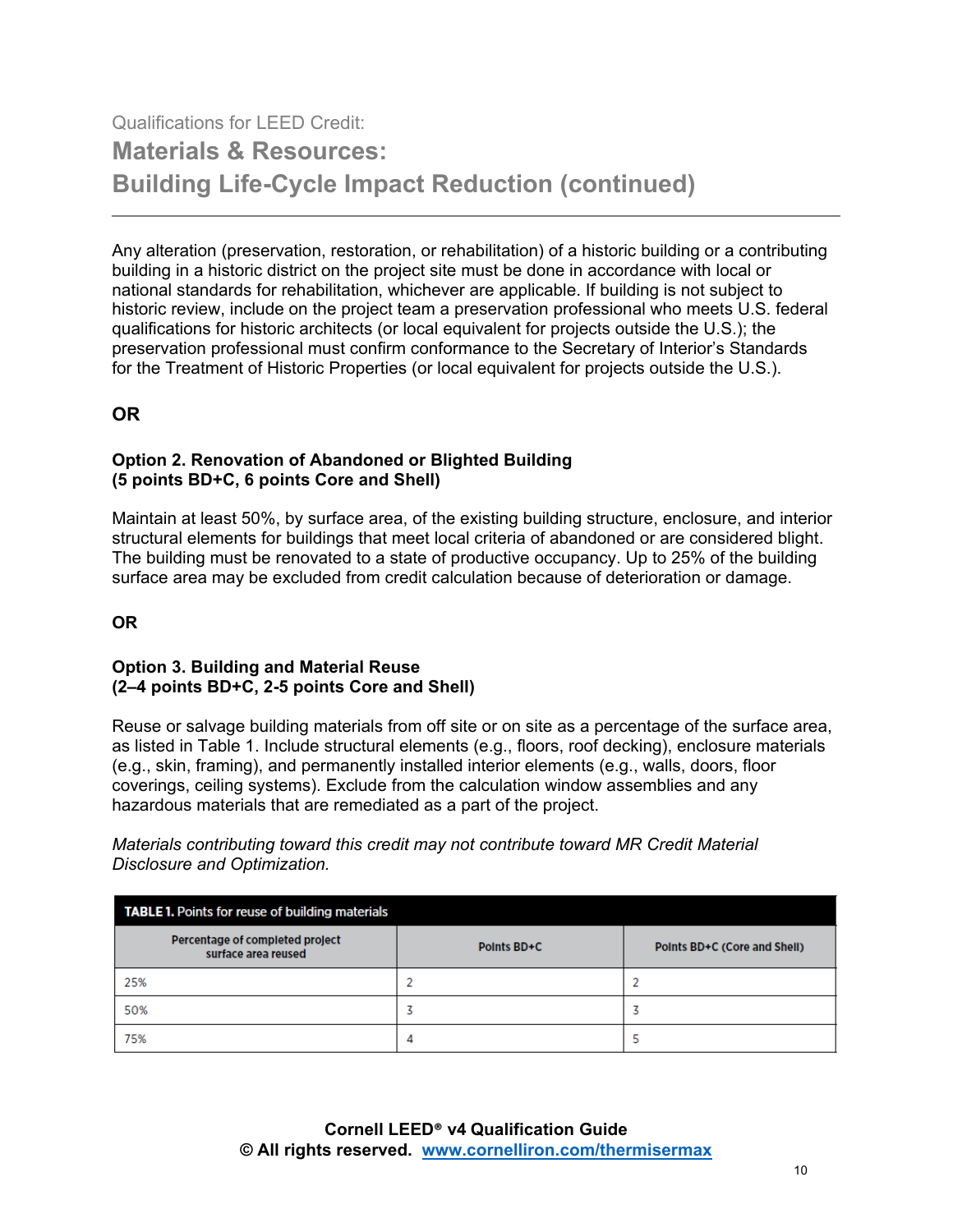## Qualifications for LEED Credit: **Materials & Resources: Building Life-Cycle Impact Reduction (continued)**

## **OR**

#### **Option 4. Whole-Building Life-Cycle Assessment (3 points)**

For new construction (buildings or portions of buildings), conduct a life-cycle assessment of the project's structure and enclosure that demonstrates a minimum of 10% reduction, compared with a baseline building, in at least three of the six impact categories listed below, one of which must be global warming potential. No impact category assessed as part of the life-cycle assessment may increase by more than 5% compared with the baseline building.

The baseline and proposed buildings must be of comparable size, function, orientation, and operating energy performance as defined in EA Prerequisite Minimum Energy Performance. The service life of the baseline and proposed buildings must be the same and at least 60 years to fully account for maintenance and replacement. Use the same life-cycle assessment software tools and data sets to evaluate both the baseline building and the proposed building, and report all listed impact categories. Data sets must be compliant with ISO 14044.

Select at least three of the following impact categories for reduction:

- global warming potential (greenhouse gases), in CO2e;
- depletion of the stratospheric ozone layer, in kg CFC-11;
- acidification of land and water sources, in moles H+ or kg SO2;
- eutrophication, in kg nitrogen or kg phosphate;
- formation of tropospheric ozone, in kg NOx or kg ethene; and
- depletion of nonrenewable energy resources, in MJ.

#### **For Options 2 and 3:**

Each assembly (vertical or horizontal) may be calculated as up to three layers of surface area: enclosure and finish floor, structure, and interior finish and ceiling finish. See *Further Explanation: Calculating Surface Area*.

#### **Project Type Variations - Existing Buildings with Additions**

Project teams may pursue only one option. For an existing building with an addition, the team can pursue either a reuse option (Option 1, 2, or 3) for the existing portions of the building or the LCA option (Option 4) for the new construction addition. In most cases, more points are available for reuse options, but the project team may determine the appropriate option given their sustainability goals.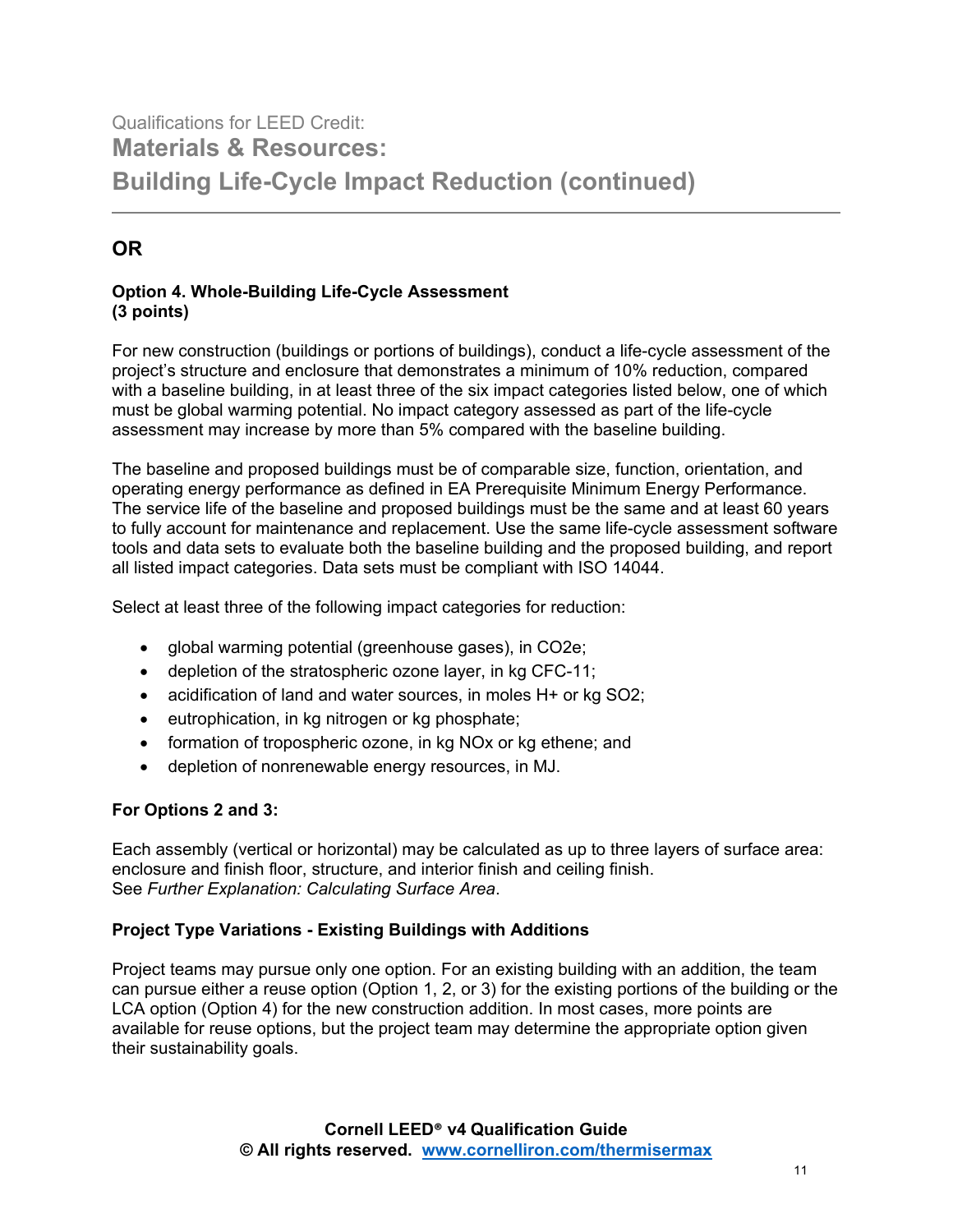## Qualifications for LEED Credit: **Materials & Resources: Building Life-Cycle Impact Reduction (continued)**

### **Required Documentation**

#### **Option 1 (all of the following)**

- 1. Documentation of historic designation status
- 2. Narrative describing demolition (if any)
- 3. Documentation of how additions and alterations (if any) meet local review board requirements

#### **Option 2 (all of the following)**

- 1. Narrative describing abandoned or blighted status
- 2. Reused elements table and calculations

#### **Option 3**

1. Reused elements table and calculations

#### **Option 4 (all of the following)**

- 2. Description of LCA assumptions, scope, and analysis process for baseline building and proposed building
- 3. Life-cycle impact assessment summary showing outputs of proposed building with percentage change from baseline building for all impact indicators

#### **Thermiser Max***®*

*Choosing Thermiser Max products can help project teams provide significant material resource reduction through opportunities such as restoring existing buildings, reusing building components and reducing a building's environmental footprint while contributing up to 6 Credit points (subject to project-type) toward LEED Certification.*

*Thermiser Max Insulated Rolling Doors have been proven adaptively reusable and can contribute to the optimization of the environmental performance of building construction or renovation through reducing waste and demolition disposal.*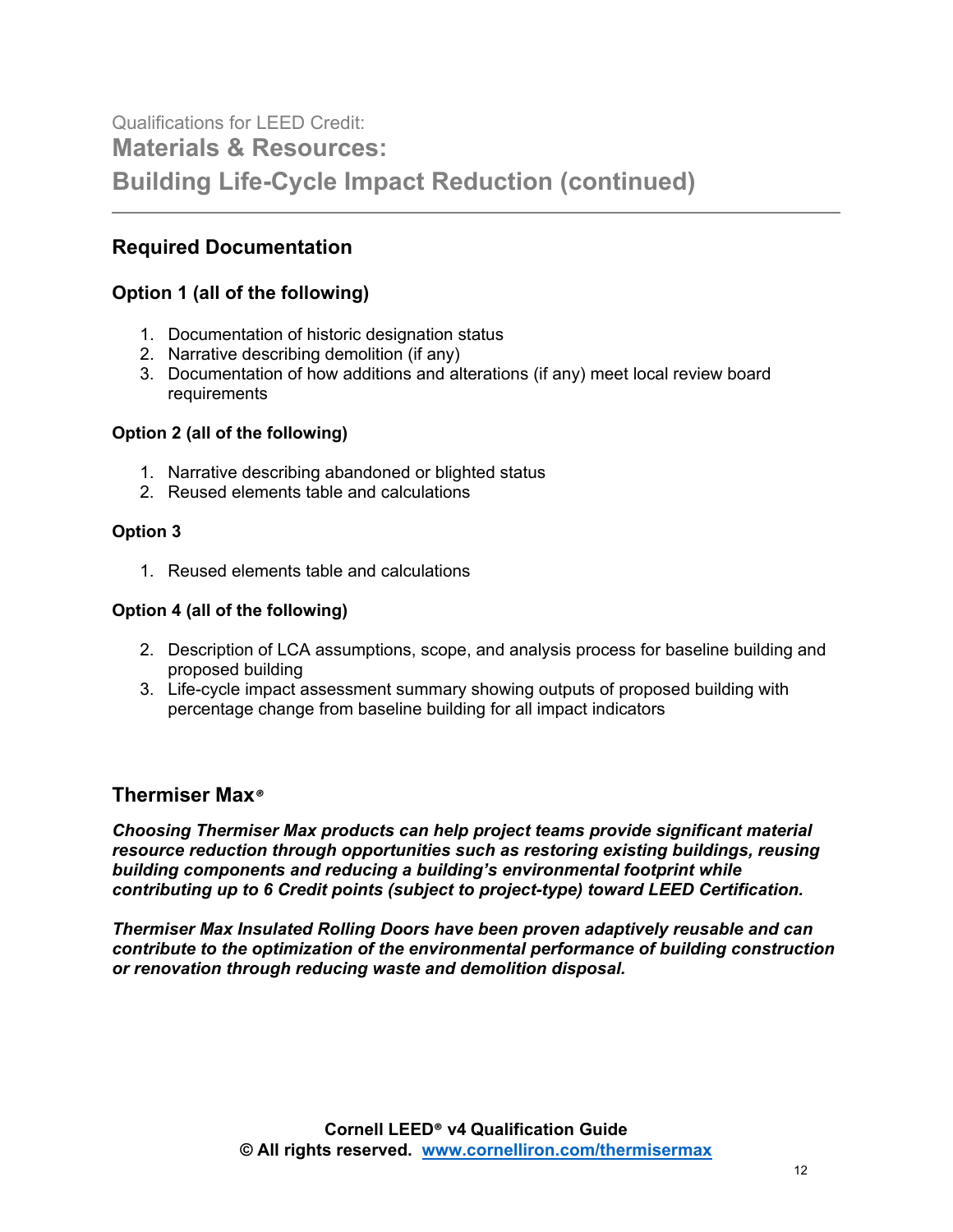## **Intent**

To reduce concentrations of chemical contaminants that can damage air quality, human health, productivity, and the environment.

## **Application**

- New Construction (1–3 points)
- Core and Shell (1–3 points)
- Schools (1–3 points)
- Retail (1–3 points)
- Data Centers (1–3 points)
- Warehouses and Distribution Centers (1–3 points)
- Hospitality (1–3 points)
- Healthcare (1–3 points)

## **Requirements**

This credit includes requirements for product manufacturing as well as project teams. It covers volatile organic compound (VOC) emissions into indoor air and the VOC content of materials, as well as the testing methods by which indoor VOC emissions are determined. Different materials must meet different requirements to be considered compliant for this credit.

The building interior and exterior are organized in seven categories, each with different thresholds of compliance. The building interior is defined as everything within the waterproofing membrane. The building exterior is defined as everything outside and inclusive of the primary and secondary weather-proofing system, such as waterproofing membranes and air- and waterresistive barrier materials.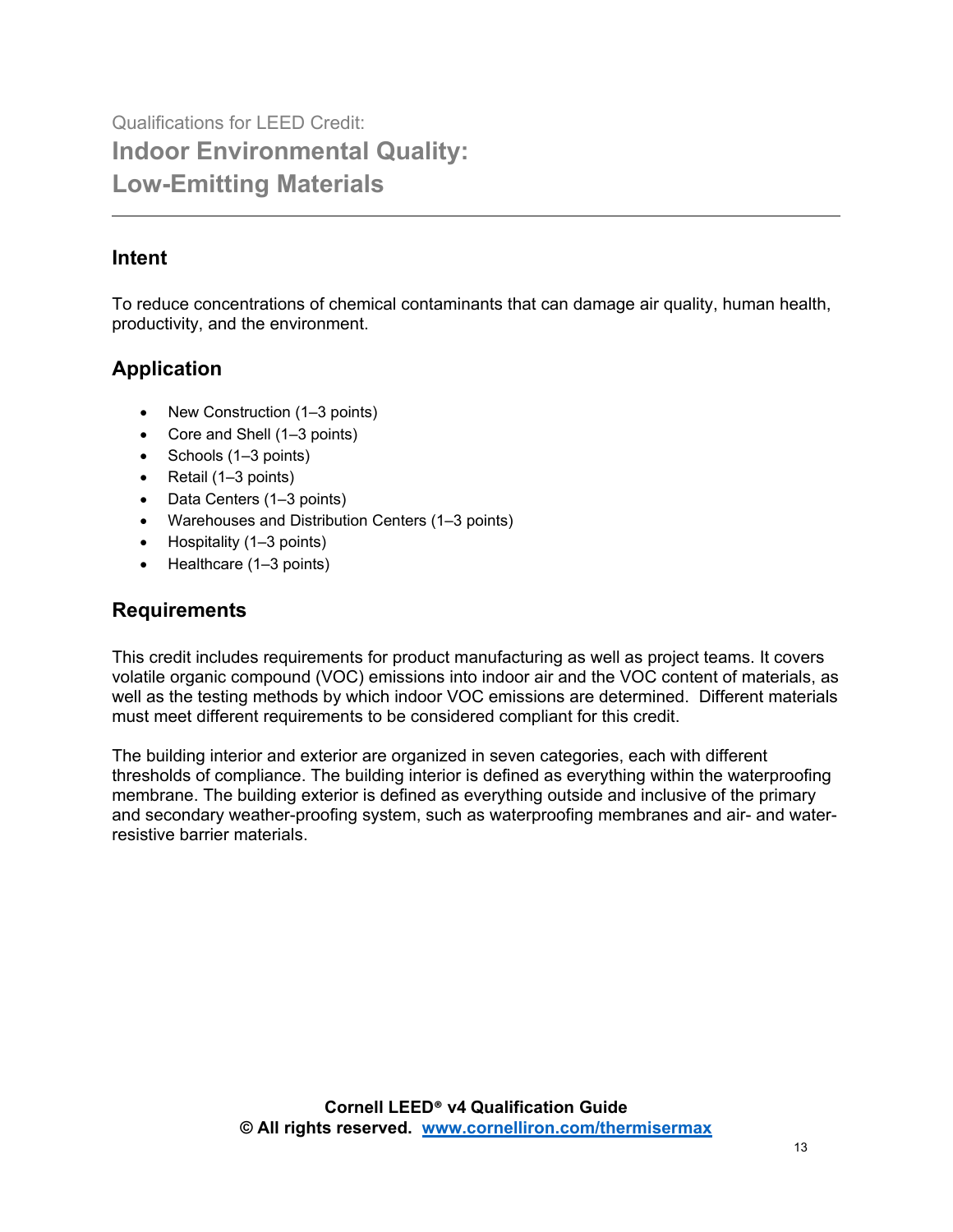#### **Option 1. Product Category Calculations**

Achieve the threshold level of compliance with emissions and content standards for the appropriate product category.

| TABLE 1. Thresholds of compliance with emissions and content standards for 7 categories of materials |                                                                    |                                                                                                                                                         |
|------------------------------------------------------------------------------------------------------|--------------------------------------------------------------------|---------------------------------------------------------------------------------------------------------------------------------------------------------|
| <b>Category</b>                                                                                      | <b>Threshold</b>                                                   | <b>Emissions and content requirements</b>                                                                                                               |
| Interior paints and coatings applied<br>on site                                                      | At least 90%, by volume, for<br>emissions; 100% for VOC<br>content | • General Emissions Evaluation for paints and coatings applied<br>to walls, floors, and ceilings<br>• VOC content requirements for wet applied products |
| Interior adhesives and sealants<br>applied on site (including flooring<br>adhesive)                  | At least 90%, by volume, for<br>emissions: 100% for VOC<br>content | <b>General Emissions Evaluation</b><br>$\bullet$<br>• VOC content requirements for wet applied products                                                 |
| <b>Flooring</b>                                                                                      | 100%                                                               | <b>General Emissions Evaluation</b>                                                                                                                     |
| Composite wood                                                                                       | 100% not covered by other<br>categories                            | <b>Composite Wood Evaluation</b>                                                                                                                        |
| Ceilings, walls, thermal, and<br>acoustic insulation                                                 | 100%                                                               | • General Emissions Evaluation<br>• Healthcare, Schools only<br>Additional insulation requirements                                                      |
| Furniture (include in calculations if<br>part of scope of work)                                      | At least 90%, by cost                                              | <b>Furniture Evaluation</b>                                                                                                                             |
| <b>Healthcare and Schools Projects</b><br>only: Exterior applied products                            | At least 90%, by volume                                            | <b>Exterior Applied Products</b>                                                                                                                        |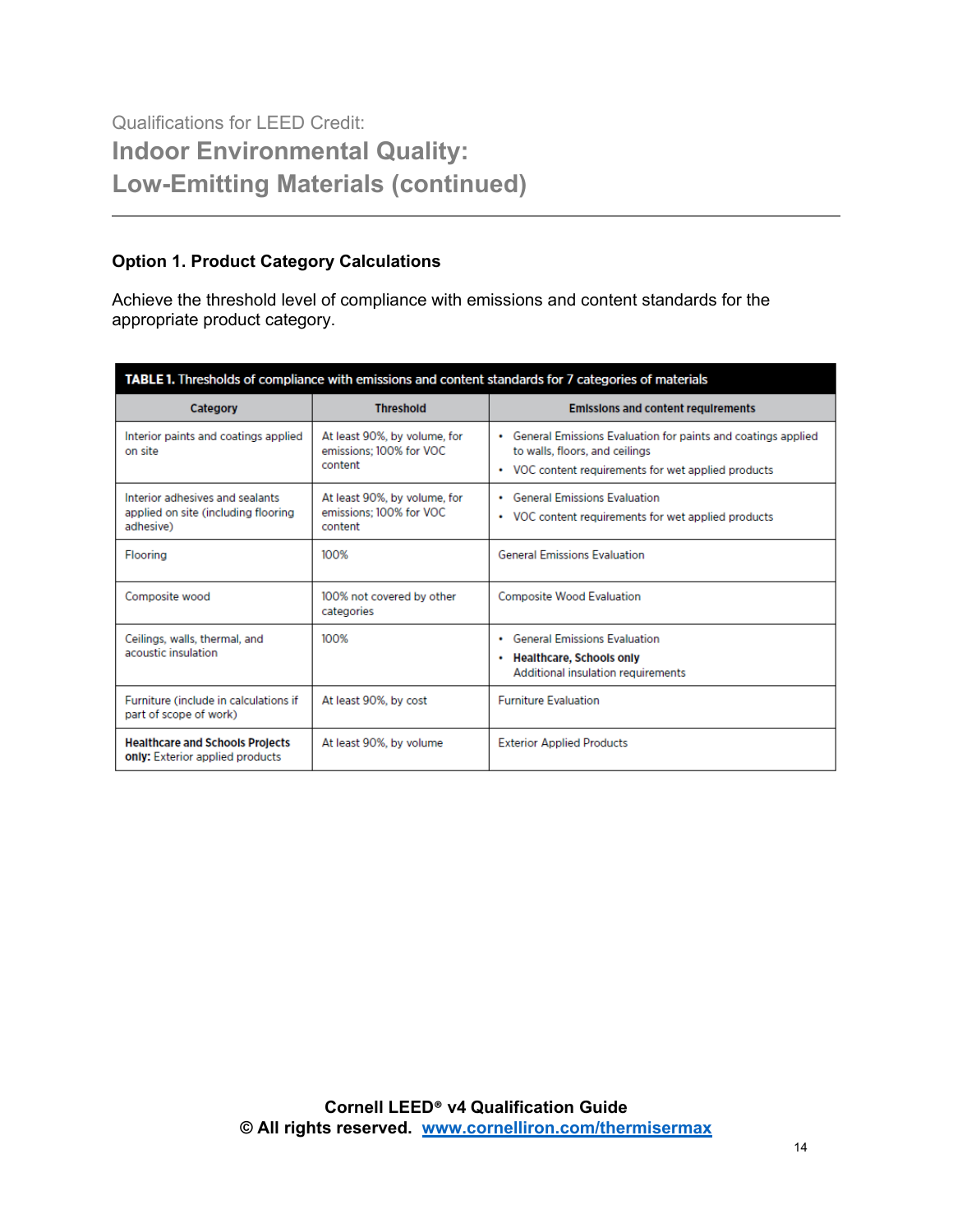#### **Option 1. Product Category Calculations (continued)**

Achieve the threshold level of compliance with emissions and content standards for the number of product categories listed in Table 2.

| TABLE 2. Points for number of compliant categories of products                                                                                |               |  |
|-----------------------------------------------------------------------------------------------------------------------------------------------|---------------|--|
| <b>Compliant categories</b>                                                                                                                   | <b>Points</b> |  |
| New Construction, Core and Shell, Retail, Data Centers, Warehouses and Distribution Centers,<br><b>Hospitality projects without furniture</b> |               |  |
| $\overline{2}$                                                                                                                                | 1             |  |
| 4                                                                                                                                             | 2             |  |
| 5                                                                                                                                             | 3             |  |
| New Construction, Core and Shell, Retail, Data Centers, Warehouses and Distribution Centers,<br>Hospitality projects with furniture           |               |  |
| 3                                                                                                                                             | 1             |  |
| 5                                                                                                                                             | 2             |  |
| 6                                                                                                                                             | 3             |  |
| Schools, Healthcare without furniture                                                                                                         |               |  |
| 3                                                                                                                                             | 1             |  |
| 5                                                                                                                                             | 2             |  |
| 6                                                                                                                                             | 3             |  |
| Schools, Healthcare with furniture                                                                                                            |               |  |
| 4                                                                                                                                             | 1             |  |
| 6                                                                                                                                             | 2             |  |
| 7                                                                                                                                             | 3             |  |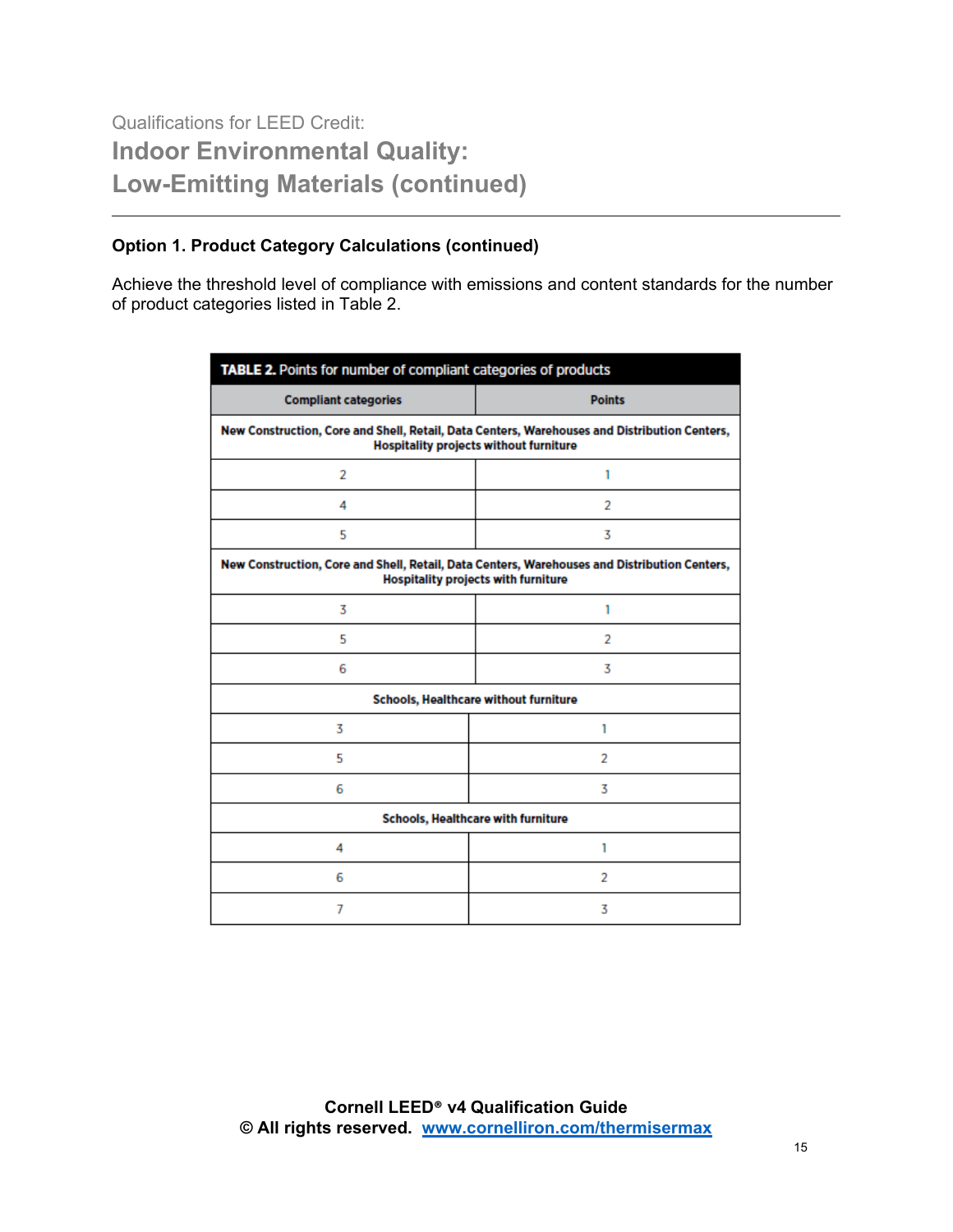#### **Option 2. Budget Calculation Method**

If some products in a category do not meet the criteria, project teams may use the budget calculation method (Table 3).

| TABLE 3. Points for percentage compliance, under budget calculation method |               |  |
|----------------------------------------------------------------------------|---------------|--|
| <b>Percentage of total</b>                                                 | <b>Points</b> |  |
| $\geq$ 50% and $<$ 70%                                                     |               |  |
| $\geq$ 70% and $<$ 90%                                                     |               |  |
| >90%                                                                       |               |  |

The budget method organizes the building interior into six assemblies:

- flooring;
- ceilings;
- walls;
- thermal and acoustic insulation;
- furniture; and
- Healthcare, Schools only: exterior applied products.

Include furniture in the calculations if it is part of the scope of work. Walls, ceilings, and flooring are defined as building interior products; each layer of the assembly, including paints, coatings, adhesives, and sealants, must be evaluated for compliance. Insulation is tracked separately.

For calculations please reference Equations 1, 2 and 3 in the LEED Reference Guide for Building Design & Construction, v4, pages 659-660.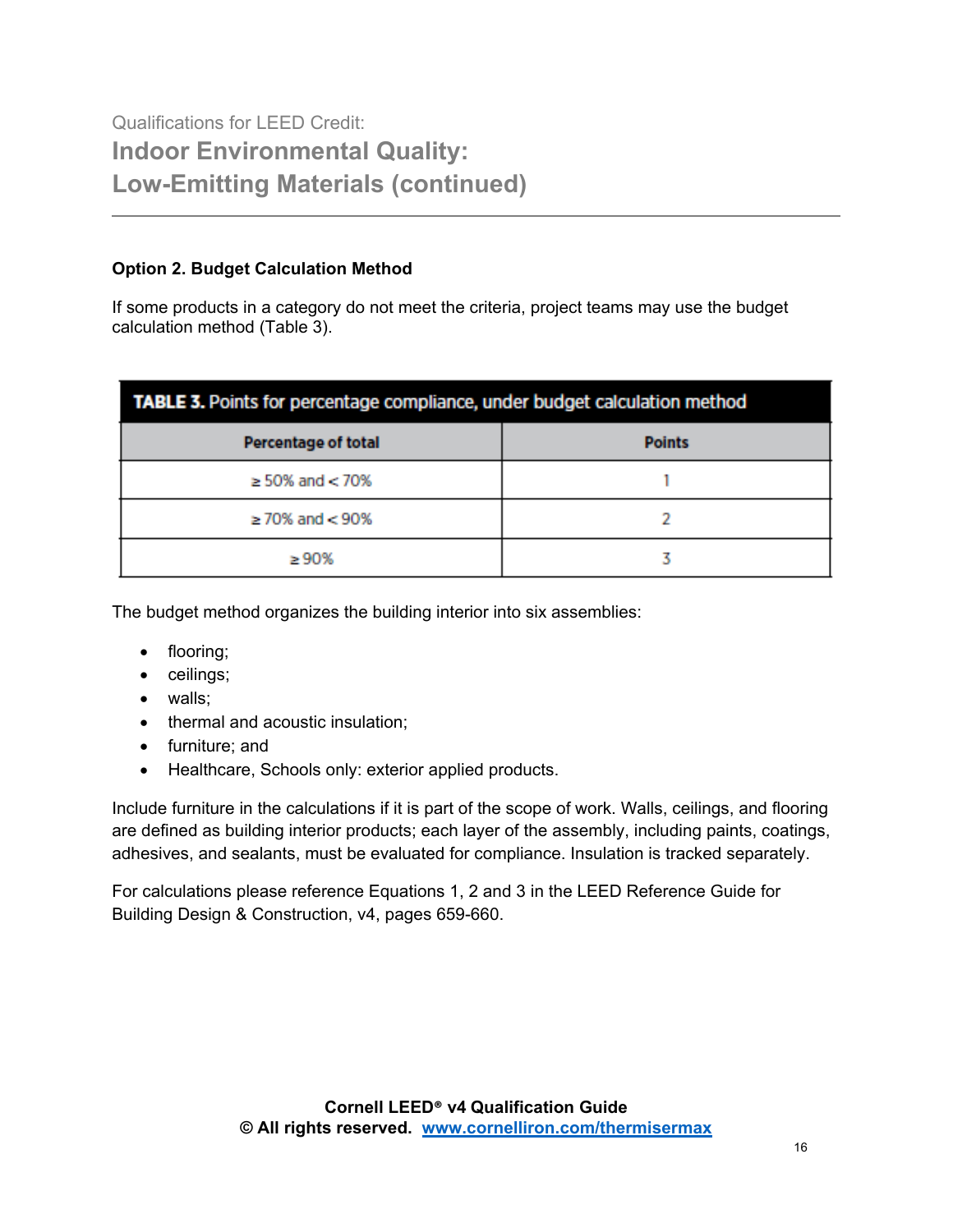#### **Option 2. Budget Calculation Method (continued)**

Calculate surface area of assembly layers based on the manufacturer's documentation for application.

If 90% of an assembly meets the criteria, the system counts as 100% compliant. If less than 50% of an assembly meets the criteria, the assembly counts as 0% compliant.

Manufacturers' claims. Both first-party and third-party statements of product compliance must follow the guidelines in CDPH SM V1.1–2010, Section 8. Organizations that certify manufacturers' claims must be accredited under ISO Guide 65.

Laboratory requirements. Laboratories that conduct the tests specified in this credit must be accredited under ISO/IEC 17025 for the test methods they use.

#### **Emissions and Content Requirements**

To demonstrate compliance, a product or layer must meet all of the following requirements, as applicable.

**Inherently non-emitting sources.** Products that are inherently non-emitting sources of VOCs (stone, ceramic, *powder-coated metals, plated or anodized metal*, glass, concrete, clay brick, and unfinished or untreated solid wood flooring) are considered fully compliant without any VOC emissions testing if they do not include integral organic based surface coatings, binders, or sealants.

**General emissions evaluation.** Building products must be tested and determined compliant in accordance with California Department of Public Health (CDPH) Standard Method v1.1–2010, using the applicable exposure scenario. The default scenario is the private office scenario. The manufacturer's or third-party certification must state the exposure scenario used to determine compliance. Claims of compliance for wet-applied products must state the amount applied in mass per surface area.

Manufacturers' claims of compliance with the above requirements must also state the range of total VOCs after 14 days (336 hours), measured as specified in the CDPH Standard Method v1.1:

- 0.5 mg/m3 or less;
- between 0.5 and 5.0 mg/m3; or
- 5.0 mg/m3 or more.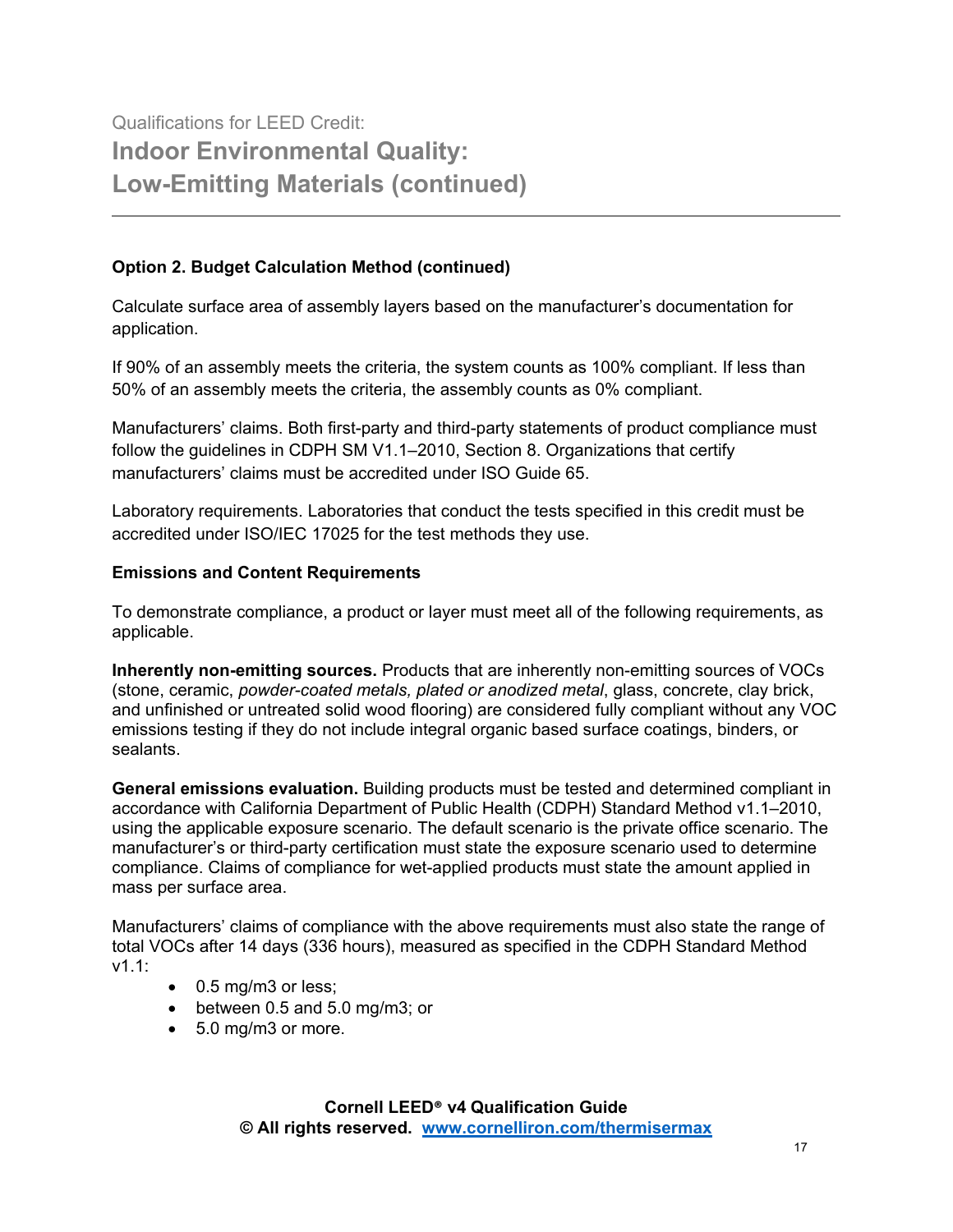**Projects outside the U.S.** may use products tested and deemed compliant in accordance with either (1) the CDPH standard method (2010) or (2) the German AgBB Testing and Evaluation Scheme (2010). Test products either with (1) the CDPH Standard Method (2010), (2) the German AgBB Testing and Evaluation Scheme (2010), (3) ISO 16000-3: 2010, ISO 16000-6: 2011, ISO 16000-9: 2006, ISO 16000-11:2006 either in conjunction with AgBB, or with French legislation on VOC emission class labeling, or (4) the DIBt testing method (2010). If the applied testing method does not specify testing details for a product group for which the CDPH standard method does provide details, use the specifications in the CDPH standard method. U.S. projects must follow the CDPH standard method.

#### **Thermiser Max®**

*Specifying Thermiser Max Insulated Rolling Doors as your exterior opening product helps project teams reduce a building's environmental footprint by choosing doors that are constructed of powder-coated, plated and/or anodized metal which are inherently non-emitting sources of VOCs (no volatile organic compounds, no chemical additives and no impurities).*

*Additionally, choosing Thermiser Max Insulated Rolling Doors guarantees protection against contaminants that can damage air quality, human health, productivity, and the environment and ensures the safety of both the installing trades as well as the end-user occupants.*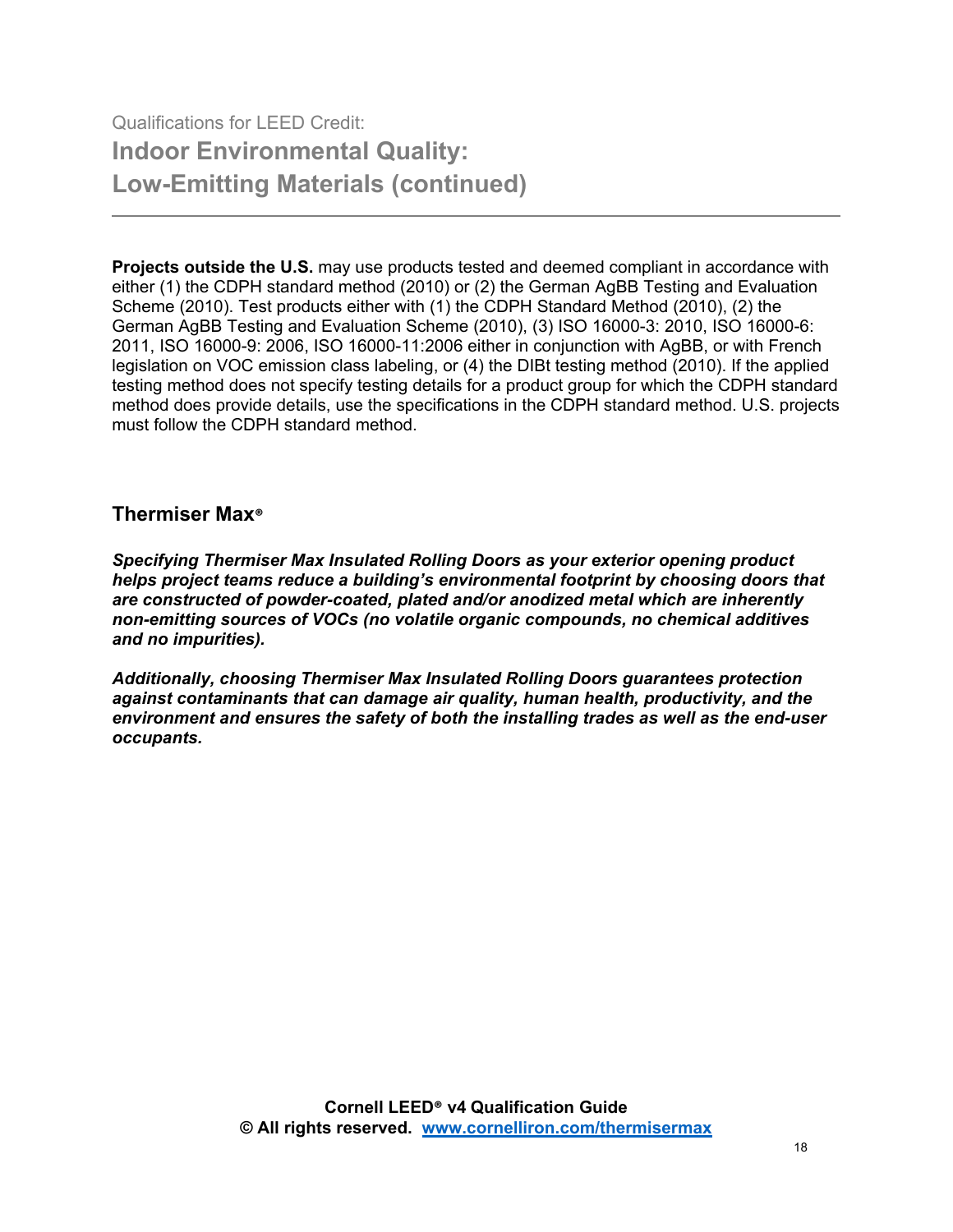## **Intent**

To encourage projects to achieve exceptional or innovative performance.

## **Application**

- Data Centers (1–5 points)
- Warehouses and Distribution Centers (1–5 points)
- Hospitality (1–5 points)
- Healthcare (1–5 points)
- New Construction (1–5 points)
- Core and Shell (1–5 points)
- Schools (1-5 points)
- Retail (1–5 points)

### **Requirements**

Project teams can use any combination of innovation, pilot, and exemplary performance strategies. Projects may earn *up to 5 points through any combination of the following*:

- Innovation (up to 4 points). This option is appropriate for strategies that are not addressed by any existing credits in the LEED rating system under which the project will be certified.
- Pilot credits (up to 4 points). This option requires project teams to achieve, document, and provide feedback on pilot credit strategies developed by USGBC members and committees.
- Exemplary performance (up to 2 points). This option is achieved by demonstrating performance that greatly exceeds the level or scope required by existing LEED prerequisites or credits.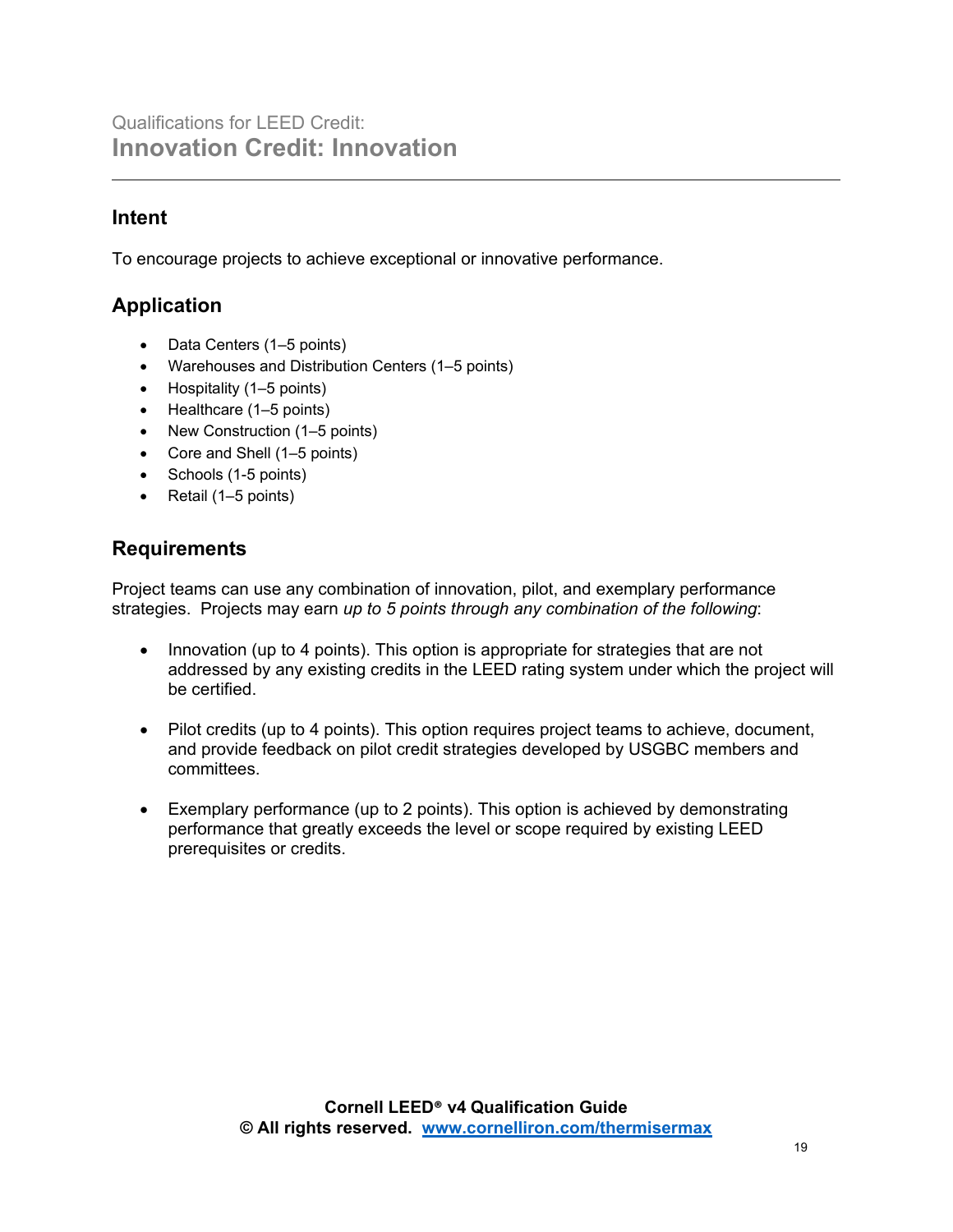#### **Option 1. Innovation (1 point)**

Achieve significant, measurable environmental performance using a strategy not addressed in the LEED green building rating system. Identify the following:

- the intent of the proposed innovation credit;
- proposed requirements for compliance;
- proposed submittals to demonstrate compliance; and
- the design approach or strategies used to meet the requirements.

#### **Option 2. Pilot (1 point)**

Achieve one pilot credit from USGBC's LEED Pilot Credit Library

#### **Option 3. Additional Strategies**

- **Innovation (1-3 points)**  Defined in Option 1 above.
- **Pilot (1–3 points)**  Meet the requirements of Option 2.
- **Exemplary Performance (1–2 points)** Achieve exemplary performance in an existing LEED v4 prerequisite or credit that allows exemplary performance, as specified in the LEED Reference Guide, v4 edition. An exemplary performance point is typically earned for achieving double the credit requirements or the next incremental percentage threshold.

#### **Behind the Intent**

Sustainable design comes from innovative strategies and thinking. Institutional measures that reward such thinking—such as the achievement of this credit—benefit our environment. Recognition of exceptional efforts will spur further innovation.

When project teams innovate and go beyond LEED requirements, they not only achieve measurable environmental benefits beyond those specified by the LEED rating system, they also have the opportunity to explore cutting-edge pilot credits and contribute to the development of future LEED credits.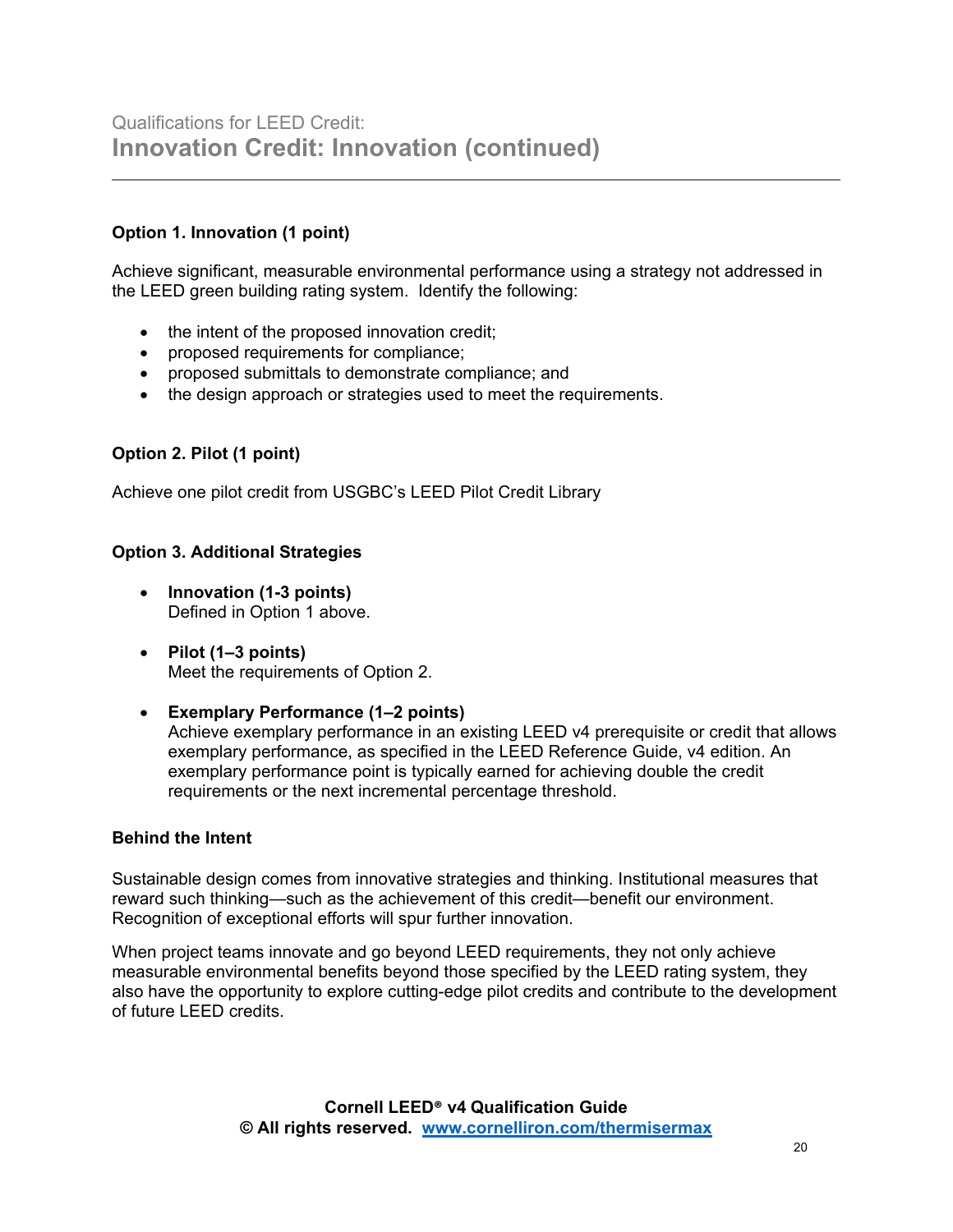When project teams can demonstrate that the project exceeds the standard level of performance associated with one or more LEED credits, their innovations can be adopted by other teams in the future.

Innovation credits are not awarded for the use of a particular product or design strategy if the technology aids in the achievement of an existing LEED credit, even if the project is not attempting to earn that credit.

No strategy can achieve more than 1 point under Innovation. That is, a single strategy cannot be double-counted for both exemplary performance and innovation (or both exemplary performance and a pilot credit, or both a pilot credit and innovation).

#### **Required Documentation**

#### **Option 1: Innovation**

- 1. Innovation narrative
- 2. Supporting documentation

#### **Option 2: Pilot Credits**

- 1. Supporting documentation
- 2. Pilot credit registration
- 3. Pilot credit survey
- 4. Pilot credit specific submittals

#### **Option 3: Additional Strategies / Exemplary Performance**

- 1. Supporting documentation
- 2. Exemplary performance credit and level

#### **Thermiser Max®**

*Choosing Thermiser Max Insulated Rolling Doors as an innovative design element and/or utilizing Thermiser Max doors to achieve exceptional or innovative performance as a construction envelope element could contribute to any combination of innovation, pilot and exemplary performance strategies that may earn up to 5 Credit points toward LEED Certification. Thermiser Max is the proven environmentally responsible choice.*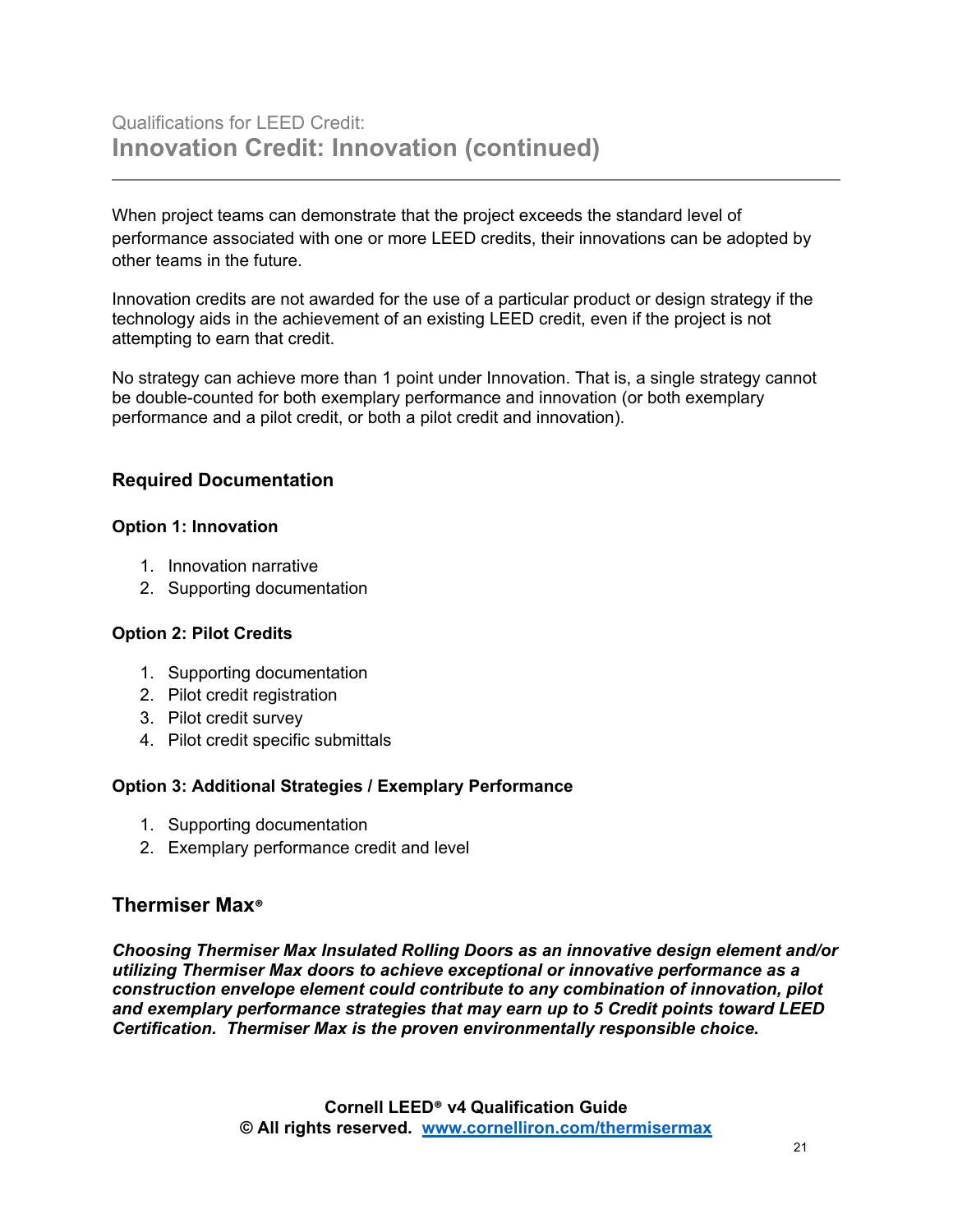## **Intent**

To provide an incentive for the achievement of credits that address geographically specific environmental, social equity, and public health priorities.

## **Application**

- Data Centers (1–4 points)
- Warehouses and Distribution Centers (1–4 points)
- Hospitality (1–4 points)
- Healthcare (1–4 points)
- New Construction (1–4 points)
- Core and Shell (1–4 points)
- Schools (1–4 points)
- Retail (1–4 points)

### **Requirements**

Earn up to four of the six Regional Priority credits. These credits have been identified by the USGBC regional councils and chapters as having additional regional importance for the project's region. A database of Regional Priority credits and their geographic applicability is available on the USGBC website, [http://www.usgbc.org.](http://www.usgbc.org/) One point is awarded for each Regional Priority credit achieved, up to a maximum of four. A database of Regional Priority credits and their geographic applicability is available on the USGBC website, http://www.usgbc.org.

## **Required Documentation**

No additional documentation is required to earn Regional Priority credits. Document compliance for the selected credits, and the related RP bonus points for their achievement will be awarded automatically. For every location in the U.S., six credits are prioritized.

## **Thermiser Max®**

*Choosing Thermiser Max as an innovative construction envelope element could contribute to the achievement of up to 4 Credit points that address geographically specific environmental, social equity and public health priorities. Recognizing a project location's priority environmental issues and addressing them through design, construction and operation choices, the utilization of Thermiser Max Insulated Rolling Doors is the proven environmentally AND socially responsible choice.*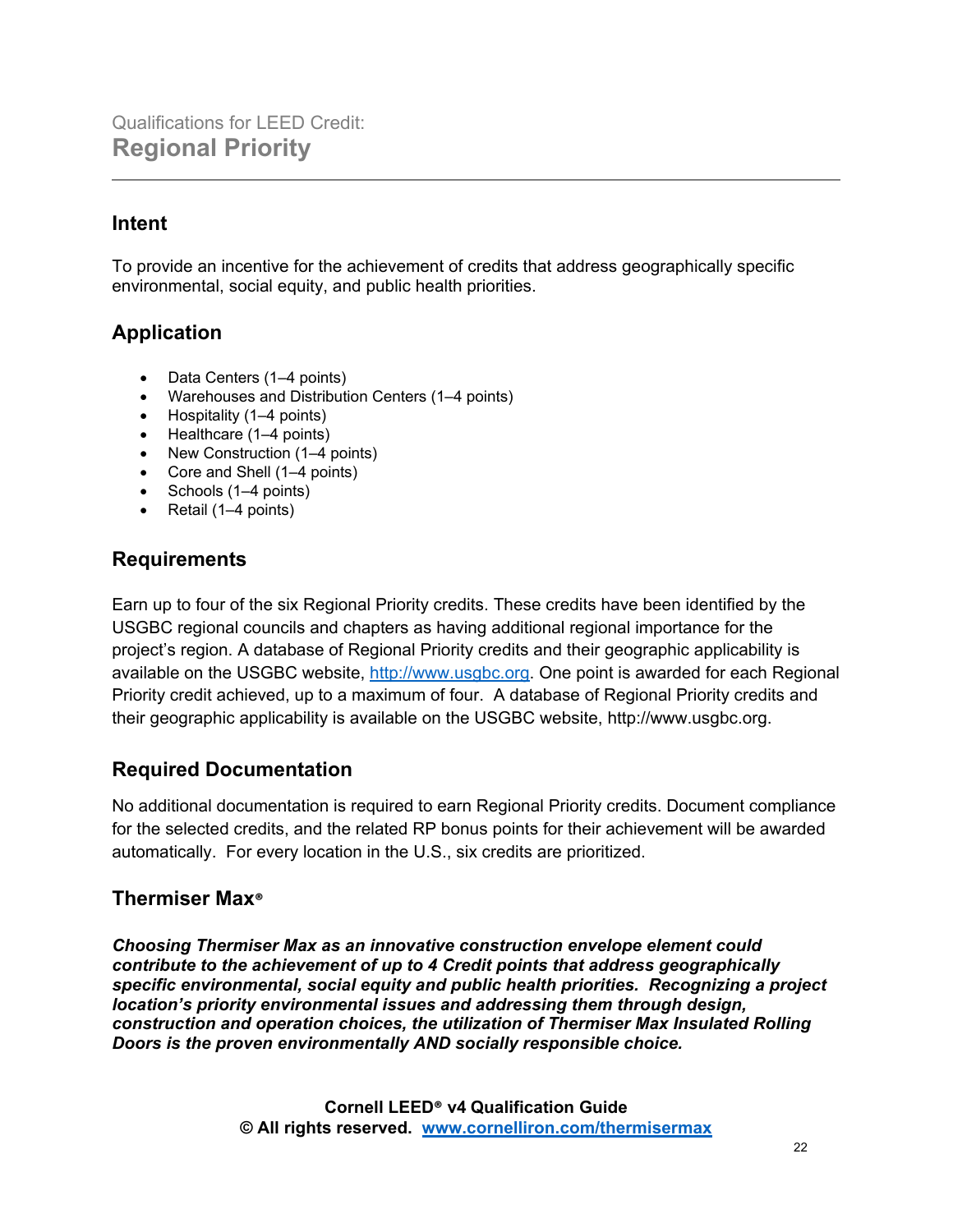#### **APPENDIX I:**

#### **Air Infiltration Testing**

**TEST REPORT Report No.**: E0704.03-109-44

**Rendered to**: COOKSON Mountain Top, Pennsylvania

**PRODUCT TYPE**: Insulated Steel Roll-up Garage Door **SERIES/MODEL**: Temp-Master

**Test Date**: 09/17/14 **Report Date**: 10/20/14

#### **Architectural Testing**

Test Report No.: E0704.03-109-44 Report Date: 10/20/14

**1.0 Report Issued To**: Cookson

Crestwood Industrial Park 24 Elmwood Avenue Mountain Top, Pennsylvania 18707

#### **2.0 Test Laboratory**: Architectural Testing, Inc.

130 Derry Court York, Pennsylvania 17406-8405 717-764-7700

**3.0 Project Summary**:

**3.1 Product Type**: Insulated Steel Roll-up Garage Door

**3.2 Series/Model**: Temp-Master

**3.3 Compliance Statement**: Results obtained are tested values and were secured by using the designated test method(s). Test specimen description and results are reported herein.

**3.4 Test Date**: 09/17/2014

**3.5 Test Record Retention End Date**: All test records for this report will be retained until September 17, 2018.

**3.6 Test Location**: Architectural Testing, Inc. test facility in York, Pennsylvania.

**3.7 Test Sample Source**: The test specimen was provided by the client.

Representative samples of the test specimen(s) will be retained by Architectural Testing for a minimum of four years from the test completion date.

**3.8 Drawing Reference**: The test specimen drawings have been reviewed by Architectural Testing and are representative of the test specimen(s) reported herein. Test specimen construction was verified by Architectural Testing per the drawings located in Appendix B. Any deviations are documented herein or on the drawings.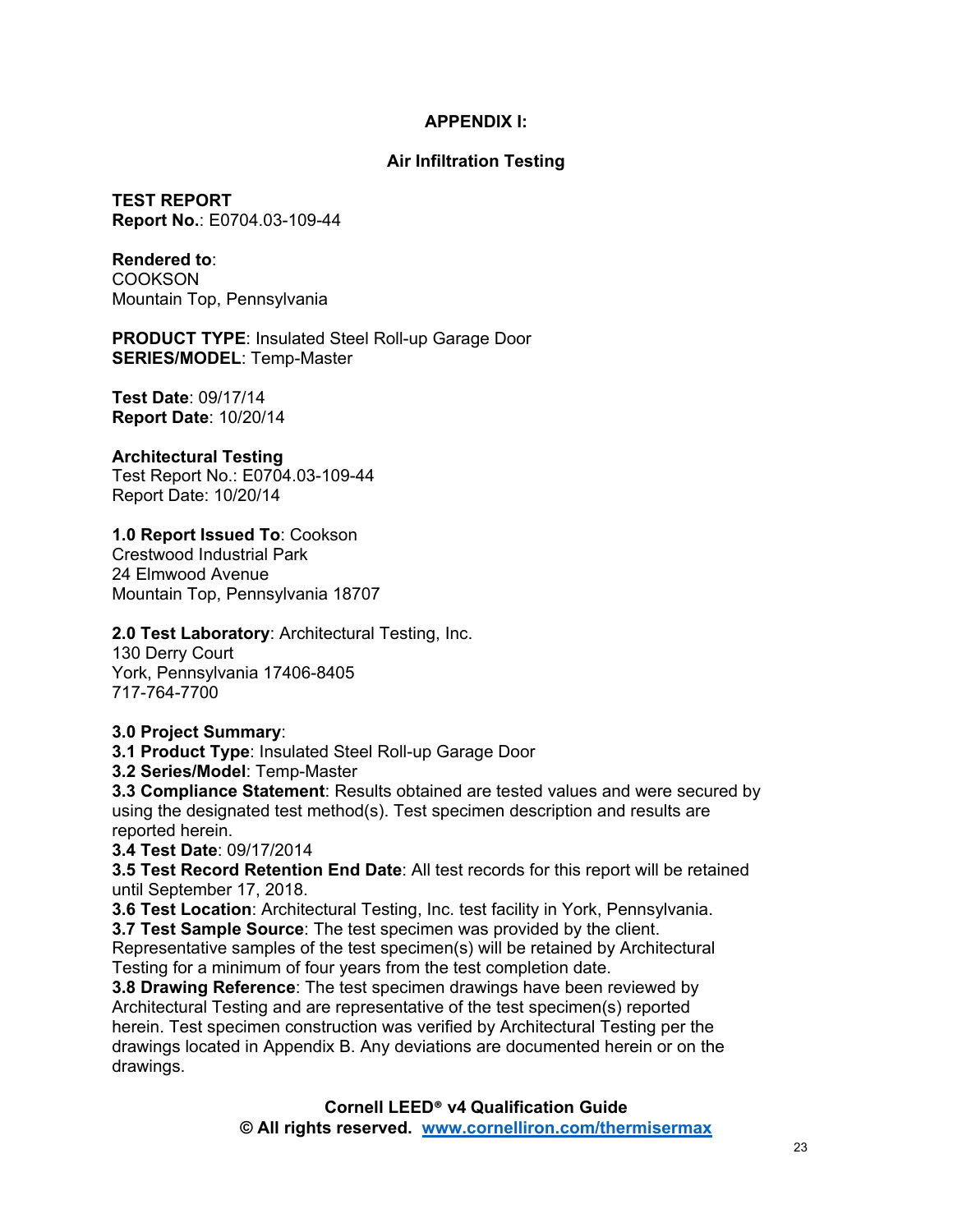#### **APPENDIX I (continued):**

#### **Air Infiltration Testing**

#### **3.9 List of Official Observers**:

Name | Company Joe Balay | Cookson Daren Cragle | Cookson Michael D. Stremmel, P.E. | Architectural Testing, Inc. Stephen R. Fowler | Architectural Testing, Inc. Test Report No.: E0704.03-109-44 Report Date: 10/20/14

#### **4.0 Test Method(s)**:

ASTM E 283-04, *Test Method for Determining Rate of Airflow Through Exterior Windows, Curtain Walls and Doors Under Specified Pressure Differences Across the Specimen.*

**5.0 Test Specimen Description**: **5.1 Product Sizes**: **Overall Area**:

9.3 m² (100.0 ft2)

**Width Height**

**millimeters inches millimeters inches:** Overall size 3048 120 3048 120 **5.2 Test Chamber Description**: The door was tested in a wood buck.

**5.3 Garage Door Description**: The steel garage door utilized a 10' 0" wide distance between guides and a 10' 0" tall door opening height. The door was installed using an interior mounting condition. The door curtain was constructed of nominal 1" thick, 3" high interlocking, 24 gage steel slats. Endlocks were located at each end of alternating slats and were secured with two 1/4" rivets per end. The jambs utilized a Zee guide track, (Reference Drawings 761849 001 B). All guides utilized a 4" by 3" by 1/4" wall mounting angle with 3/8"-16 x 1-1/2" long bolt and nut. The door utilized a lintel brush at the head. The jamb guides utilized a press on guide seal. The interior jamb guides utilized a 3" wide by 1-1/4" thick Low Density EPDM Foam Block, (Reference Option #1 Drawing). The door utilized a manual chain operator. The door was tested for air pressure resistance in the closed position.

**5.4 Installation**: The door was secured to the chamber with fasteners through the wall angle. The right and left hand guides were secured to the chamber with 3/8" lag bolts, located 36" on center.

Test Report No.: E0704.03-109-44 Report Date: 10/20/14

**6.0 Test Results**: The temperature during testing was 21°C (69°F). The results are tabulated as follows: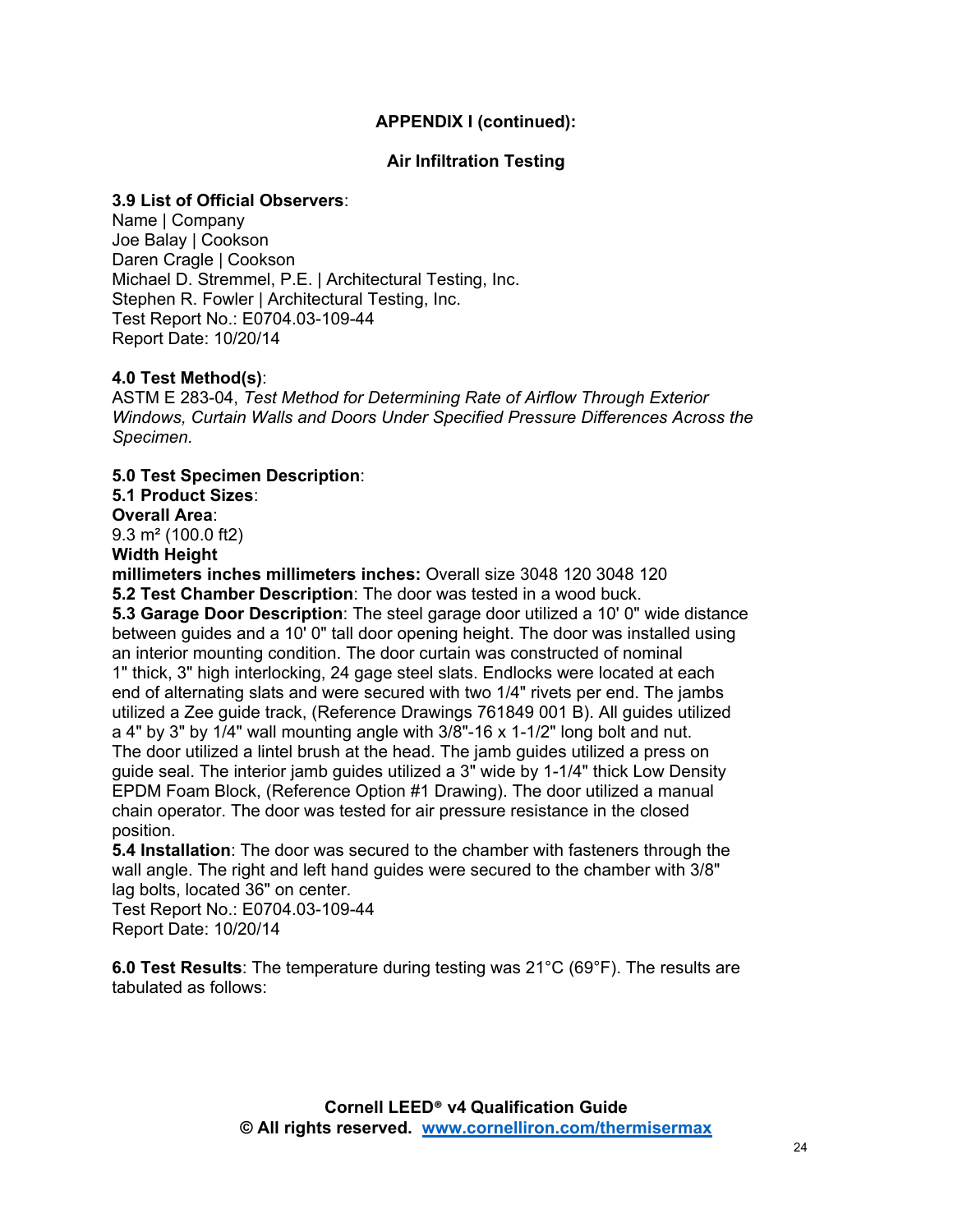#### **APPENDIX I (continued):**

#### **Air Infiltration Testing**

#### **Title of Test Results Allowed Note**

**Air Leakage,** per ASTM E 283 at 75 Pa (1.57 psf) 1.4 L/s/m2 (0.27 cfm/ft2) 5.1 L/s/m2 (1.0 cfm/ft2) max. 1

*General Note: All testing was performed in accordance with the referenced standard(s). Note 1: The door was closed to compress the slat joints per Photo #3.*

Architectural Testing will service this report for the entire test record retention period. Test records that are retained such as detailed drawings, datasheets, representative samples of test specimens, or other pertinent project documentation will be retained by Architectural Testing, Inc. for the entire test record retention period.

This report does not constitute certification of this product nor an opinion or endorsement by this laboratory. It is the exclusive property of the client so named herein and relates only to the specimen(s) tested. This report may not be reproduced, except in full, without the written approval of Architectural Testing, Inc.

For ARCHITECTURAL TESTING, Inc. Stephen R. Fowler Michael D. Stremmel, P.E. Technician Senior Project Engineer